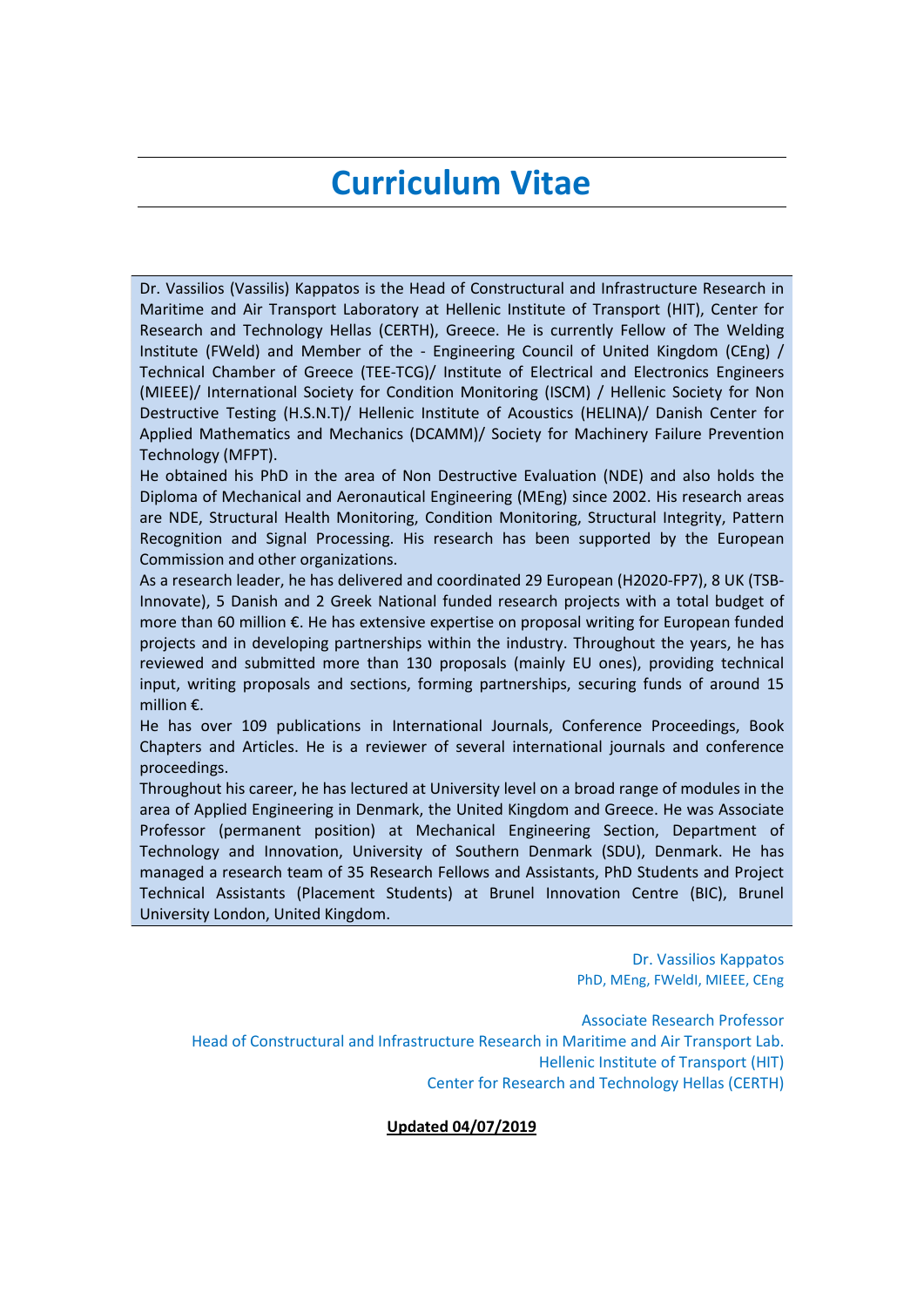# **Contents**

| 1.   |                                                                               |
|------|-------------------------------------------------------------------------------|
| 1.1. |                                                                               |
| 1.2. |                                                                               |
| 1.3. |                                                                               |
| 1.4. |                                                                               |
| 2.   | Research Experience / Participation in Research Projects/ Grants  4           |
| 3.   |                                                                               |
| 3.1. |                                                                               |
| 3.2. |                                                                               |
| 3.3. |                                                                               |
| 3.4. |                                                                               |
| 3.6. |                                                                               |
| 3.7. |                                                                               |
| 3.8. |                                                                               |
| 4.   |                                                                               |
| 4.1. |                                                                               |
| 4.2. |                                                                               |
| 4.3. |                                                                               |
| 4.5. |                                                                               |
| 5.   |                                                                               |
| 5.1. | Supervision of Post Doc, Research Associate, PhD and Master Students  17      |
| 5.2. |                                                                               |
| 5.4. | Examinerof PhD, Master by Research, Master, Dissertation Theses and Courses19 |
| 6.   |                                                                               |
| 7.   |                                                                               |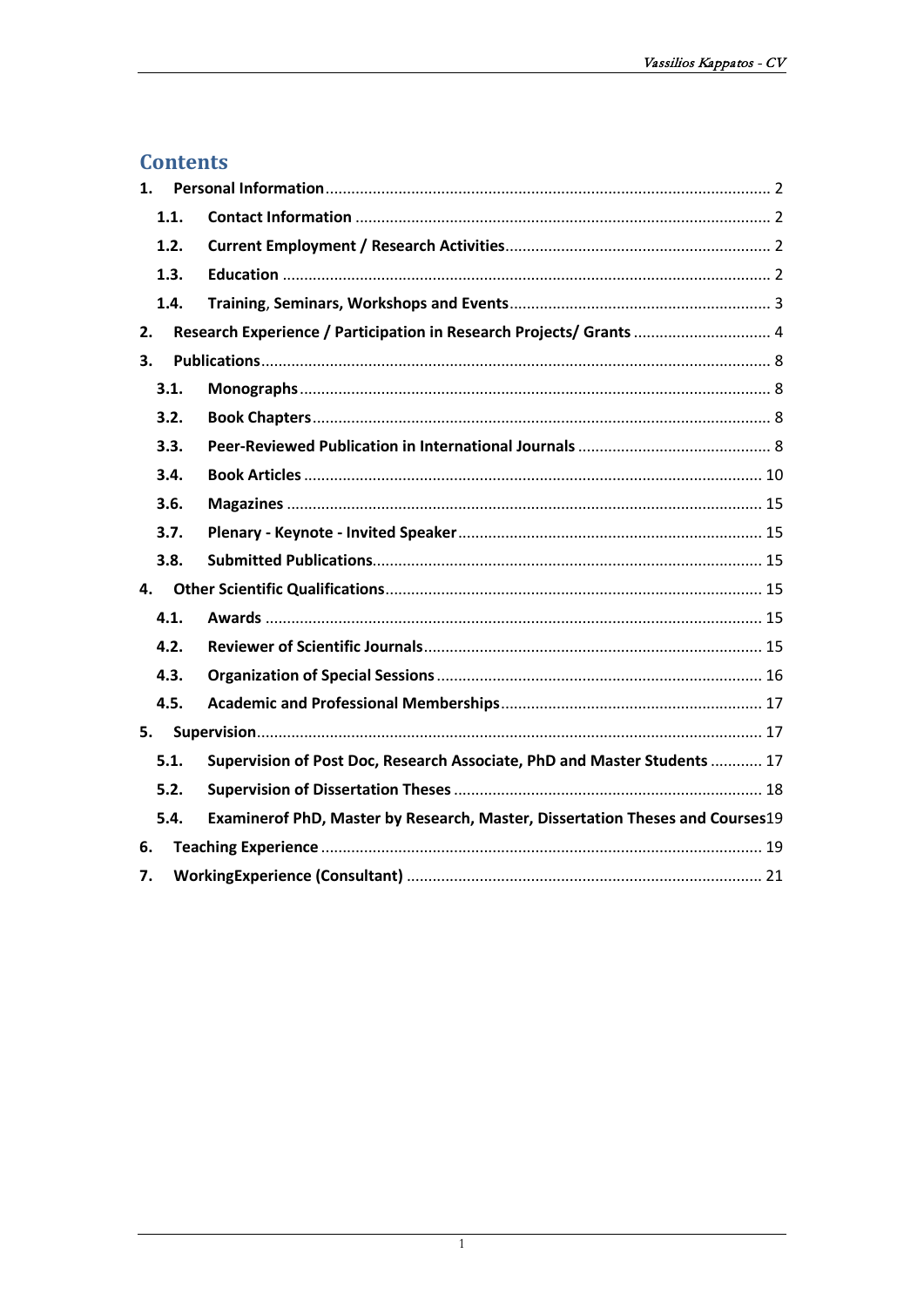# <span id="page-2-0"></span>**1. Personal Information**

# **1.1.Contact Information**

<span id="page-2-1"></span>Name: Vassilios (Vassilis) Kappatos.

Work address: 6th Km Charilaou - Thermi Rd., 57001

Thermi, Thessaloniki, Greece.

Tel.: +30 698 793 7067 (Mob.), [+30 2310 498](tel:+4565508358) 486 (office - direct line). E-mail:vkappatos@certh.gr , vassiliskappatos@gmail.com Linkedin[:http://www.linkedin.com/pub/vassilis-kappatos/62/921/676](http://www.linkedin.com/pub/vassilis-kappatos/62/921/676)

# **1.2.Current Employment / Research Activities**

<span id="page-2-2"></span>I work as Associate Research Professor at Hellenic Institute of Transport (HIT), Center for Research and Technology Hellas (CERTH).

My main research interests are in the areas of:

- Non Destructive Testing and Evaluation.
- Structural Health Monitoring.
- Condition Monitoring.
- Structural Integrity.
- Pattern Recognition.
- Signal Processing.
- Mechanical Behaviour.

# **1.3.Education**

# <span id="page-2-3"></span>December 2016: **Lecturer Training Programme (10 ECTS).**

Centre for Teaching and Learning, University of Southern Denmark, Denmark.

# May 2007: **PhD (Doctor of Engineering).**

Pattern Recognition Group, Wire Communication Laboratory (Supervisor: Associate Professor E. Dermatas), Department of Electrical & Computer Engineering, University of Patras, Greece.

- •*PhD Thesis title:*"Non destructive testing of metallic complex structures using digital Acoustic Emission signal processing".
- •*Major field:* Non Destructive Testing and Structural Health Monitoring.
- •*Secondary fields:* Pattern Recognition and Signal Processing.

# **PhD courses:**

1) Electroacoustics, 2) Information theory, 3) Pattern recognition, 4) Digital signal processing, 5) Photovoltaic technology, 6) Digital communications, 7) Digital audio technology, 8) Laser technology and applications, 9) Integrated manufacturing systems.

# September 2002: **Mechanical Engineering Diploma (MSc Equivalent)**

Department of Mechanical & Aeronautical Engineering, University of Patras, Greece.

- •*Grade:* First Class: 72.5%.
- •*Major field:* Manufacturing Systems.
- •*Secondary field:* Life Cycle Assessment.
- •*Master / Dissertation thesis:* "Life cycle assessment (LCA) in steel products with application in steel reinforcement of concrete", Laboratory for Manufacturing Systems & Automation (Supervisor: Professor G. Chryssolouris).

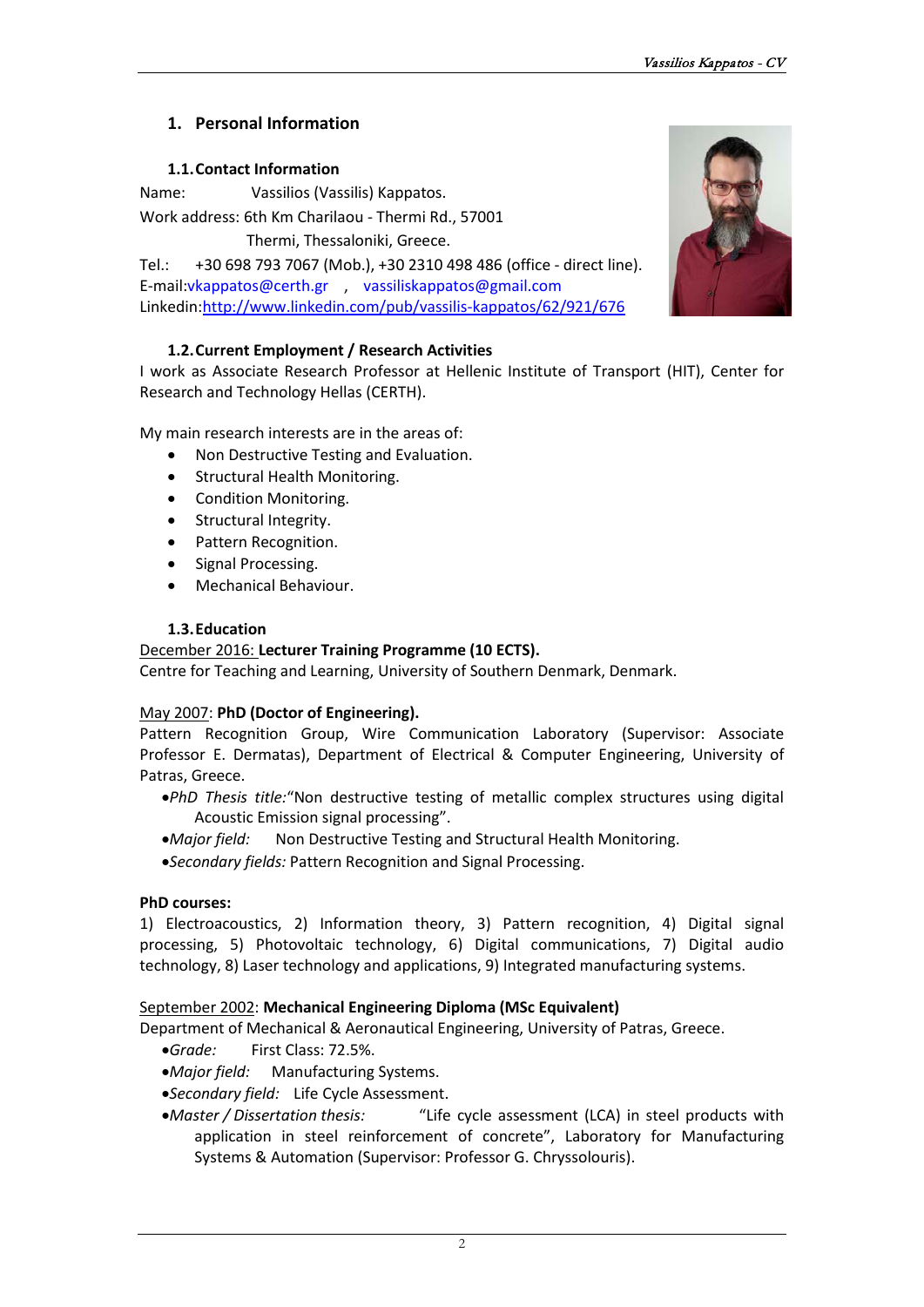•*Industrial Placement:* Halyvourgiki S.A., Athens, Greece.(The 2<sup>nd</sup> largest steel producers in [Greece\)](http://en.wikipedia.org/wiki/Greece).

# **1.4.Training**, **Seminars, Workshops and Events**

- <span id="page-3-0"></span>1. "Effective feedback to enhance students' learning", 13th December 2018, University of Southern Denmark Odense, Denmark.
- 2. "Data training for employees", 10 May 2018, University of Southern Denmark Odense, Denmark.
- 3. "English Language Coaching, one to one", Week 16, 17 and 18 2018, University of Southern Denmark, Odense, Denmark.
- 4. "WIND ENERGY DENMARK Annual Event 2017", 2-3 October 2017,Herning, Denmark.
- 5. "Erosion Day Workshop", 27 February, 2017, DTU Wind Energy, Risø, Denmark.
- 6. "WIND ENERGY DENMARK Annual Event 2016", 26-27 October 2016, Odense, Denmark.
- 7. "Teaching in English at SDU", 23th September, 2016, University of Southern Denmark, Odense, Denmark.
- 8. "Setting up your course in Blackboard/e-learn.sdu.dk", 29th August 2016, Centre for Teaching and Learning, University of Southern Denmark, Denmark.
- 9. "Teaching and Learning with Social Media", 11th April 2016, Centre for Teaching and Learning, University of Southern Denmark, Denmark.
- 10."Elsevier Author Seminar: How to Write a Great Research Paper, and Get it Accepted by a Good Journal", 17th March 2016, University of Southern Denmark, Denmark.
- 11."Oral Examination in Higher Education in Denmark", 16th March 2016, Centre for Teaching and Learning, University of Southern Denmark, Denmark.
- 12."Engaging Students in Group Work", 24th February 2016, Centre for Teaching and Learning, University of Southern Denmark, Denmark.
- 13."Interactive Lecturing", 23rd February 2016, Centre for Teaching and Learning, University of Southern Denmark, Denmark.
- 14."Commerical Awareness H2020", 19th March 2015, TWI, Cambridge, United Kingdom.
- 15."Fast Track to Innovation (FTI) proposal preparation training", 23rd February 2015, TWI, Cambridge, United Kingdom.
- 16."Mandatory Fire Awarenss Training", January 2015, Brunel University London, United Kingdom.
- 17."R4i Research for Impact Day", 31st October 2013, TWI, Cambridge, United Kingdom.
- 18."Railway Asset Management", 20th September 2013, TWI, Cambridge, United Kingdom.
- 19."Negotiation Kick-Off meeting for Call 14, Clean Sky", 14th June 2013, Brussels, Belgium.
- 20."Multiphysics Intensive Training", 16th-17th January 2013, University of Northampton, United Kingdom.
- 21."Instrumental Design", 7th December 2012, University of Northampton, United Kingdom.
- 22."Lift and Escalator Technologies", 27th September 2012, University of Northampton, United Kingdom.
- 23."Leadership and Collaboration Start-Up Support", Farnham Castle, 16th-17th April 2012, Surrey, United Kingdom.
- 24."English Pronunciation for Non-native Speakers", 23th March 2012, Brunel University, United Kingdom.
- 25."Advances in Composites at TWI", 8th March 2012, TWI, Cambridge, United Kingdom.
- 26.["Equality and Diversity in the Workplace"](https://marshallacmtraining.co.uk/course/6e8c2664-5db8-42b8-8693-70dce5512e5a), 1st March 2012, Brunel University, United Kingdom.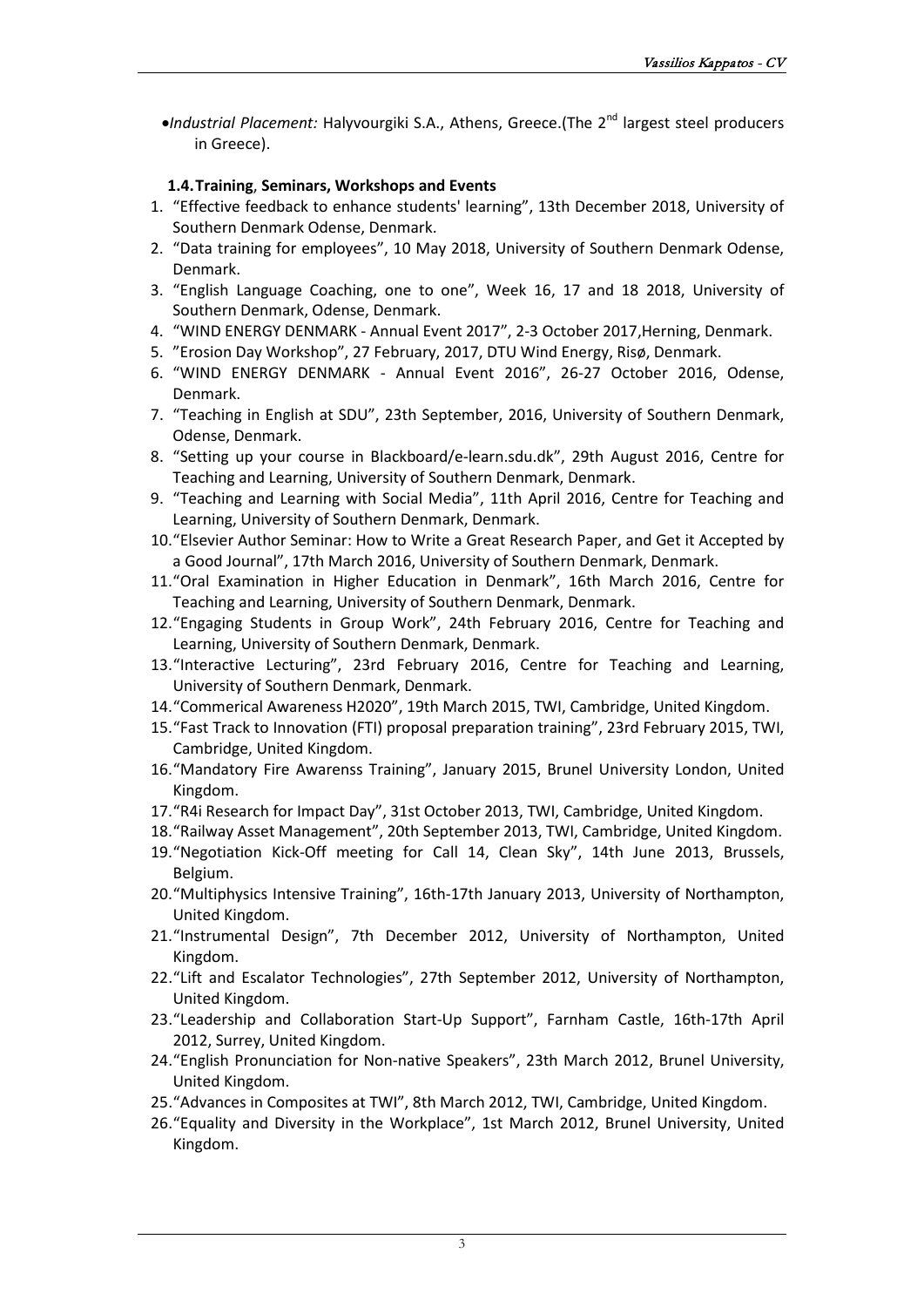- 27."MATLAB for Data Processing and Visualisation", 12th December 2012, TWI, Cambridge, United Kingdom.
- 28."Teletest: the long range ultrasonic system of Plant Integrity Ltd", 20th June 2011, TWI, Cambridge, United Kingdom.
- 29."Structural health monitoring seminar", 6th-9th April 2009, University of Patras, Greece.
- 30.I have serviced my military force with specialty "Mechanical Wheeled Vehicles", Μay 2007-Μay 2008, Greece.

# **2. Research Experience / Participation in Research Projects/ Grants**

<span id="page-4-0"></span>February 2018 – May 2018: **Principal Investigator**, Department of Technology and Innovation, University of Southern Denmark (SDU), Denmark, EUopSTART, *New generation of multi-scale phononic and acoustic metamaterials*, Ministry of Higher Education and Science, 75,000 DKK.

November 2017: **Principal Investigator**, Department of Technology and Innovation, University of Southern Denmark (SDU), Denmark, *Vibration Testing,* Fabrikant P.A. Fiskers Fond, 100,000 DKK.

November 2017: **Principal Investigator**, Department of Technology and Innovation, University of Southern Denmark (SDU), Denmark, *Experimental Test Bench for Condition Monitoring of Rotating Wind Turbine Components*, THOMAS B. THRIGES FOND, 100,000 DKK.

June 2017: **Co-Principal Investigator**, Department of Technology and Innovation, University of Southern Denmark (SDU), Denmark, *Equipment for Research and Education in Rotor Dynamics Field*, Fabrikant Mads Clausens Fond, 75,000 DKK.

July 2016– January 2017: **Principal Investigator**, Department of Technology and Innovation, University of Southern Denmark (SDU), Denmark, EUopSTART, *Breakthrough innovation in aviation by use of Graphene composites for aircraft structural components and use of solar power*, Ministry of Higher Education and Science, 50,000 DKK.

March 2013 – December 2015: The **Technical Manager/Co-Principal Investigator**, Brunel Innovation Centre (BIC), Brunel University, London, United Kingdom, of 24 European (H2020- FP7) and 8National (TSB-UK Innovate) funded research projects with total budget of more than 55 million €.

#### My main responsibilities were:

- $\triangleright$  To monitor and deliver projects on time and within budgets.
- $\triangleright$  To coordinate and provide technical contribution.
- To manage a research team of 35 Research Fellows and Assistants, PhD Students and Placement Technical Assistants.
- $\triangleright$  Track and monitor the progress of all projects within the area as required, specifically focused collaborative projects.
- $\triangleright$  Responsible for publishing high quality research papers.
- $\triangleright$  Identify new opportunities and secure revenue for the centre.
- $\triangleright$  Reviewing all proposals, making sure that all technical tasks can be delivered.
- $\triangleright$  Forming partnerships (Universities and Industrial partners) for future collaborative proposals.
- $\triangleright$  Oversee and contribute to the writing of the non-scientific elements of the EU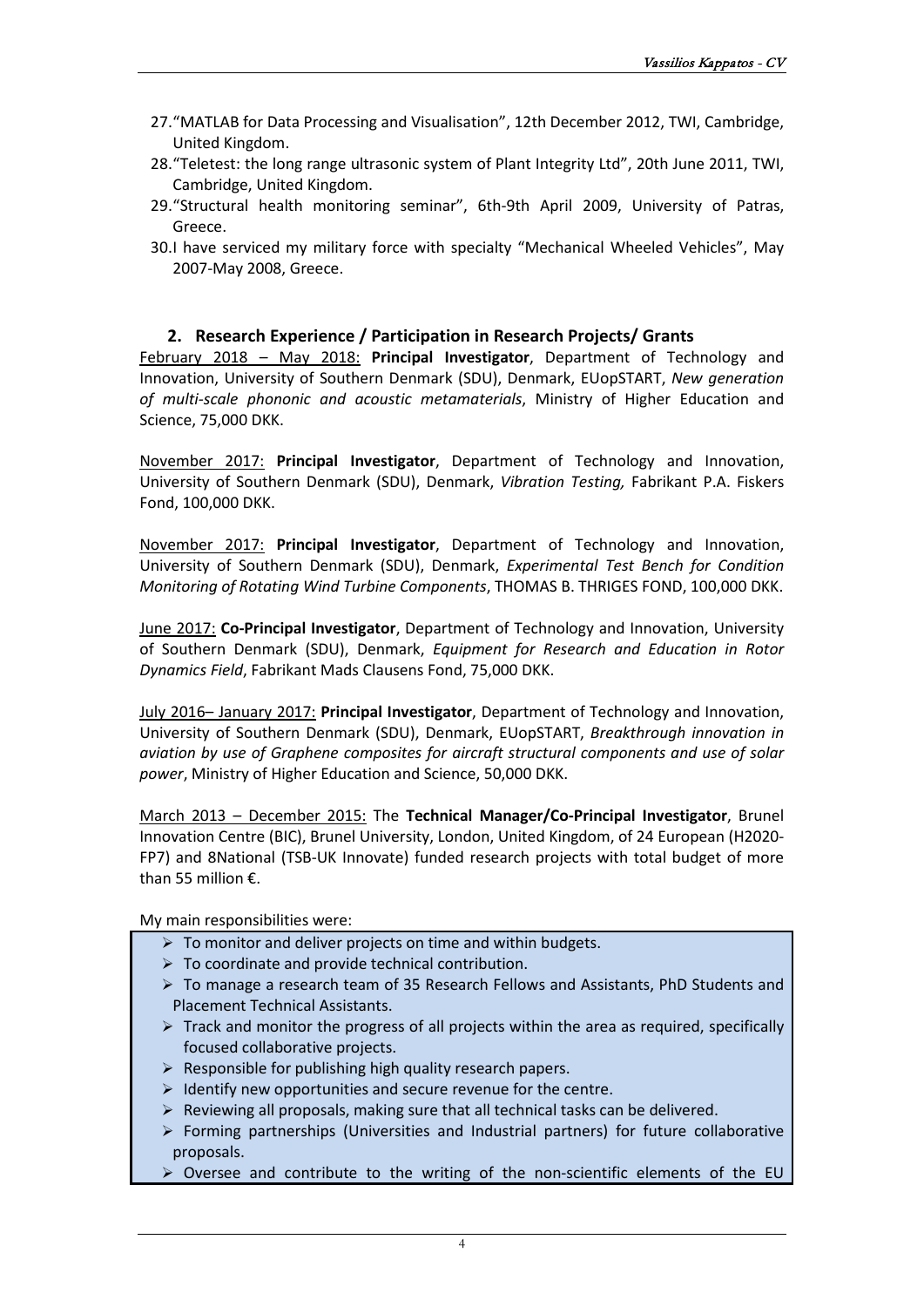# programme applications being submitted from BIC.

**Ongoing** (I left before completed)**:**

## **A. Horizon 2020**

|               | <b>Full Title</b>                                                                                                                                                                                                                  | Acronym         | <b>Funding</b><br><b>Body</b> | Project<br><b>Number</b> | <b>Start-End</b><br>Year | <b>Project Grant</b><br>$(\epsilon)$ |
|---------------|------------------------------------------------------------------------------------------------------------------------------------------------------------------------------------------------------------------------------------|-----------------|-------------------------------|--------------------------|--------------------------|--------------------------------------|
| $\mathbf{1}$  | Continuous<br>structural<br>condition<br>tank<br>integrity<br>monitoring of Above Ground<br><b>Storage Tanks</b>                                                                                                                   | SafeAST         | EC FTI                        | EC<br>GA:69149           | 2015 - 2017              | 2,201,214.88                         |
| $\mathcal{P}$ | Bespoke Acoustic Emission<br>System for real-time ship hull<br>monitoring for all weather<br>condition                                                                                                                             | ShipHullSH<br>М | EC SMEI-1                     | EC<br>GA:69696           | $2015 - 2016$            | 50,000.00                            |
| 3             | Development of a reliable<br>quality control system using<br>Non-Destructive<br>advanced<br>(NDE)<br>Evaluation<br>technologies<br>for<br>the<br>production environment of<br>leak-free fuel tanks from<br>plastics and composites | Leakfree        | EC SMEI-2                     | EC<br>GA:67315<br>5.     | 2015 - 2016              | 1,435,000.00                         |

#### **B. FP7**

|   | <b>Full Title</b>                                                                                                         | Acronym     | <b>Funding</b><br><b>Body</b> | Project<br><b>Number</b> | <b>Start-End</b><br>Year | <b>Project Grant</b><br>$(\epsilon)$ |
|---|---------------------------------------------------------------------------------------------------------------------------|-------------|-------------------------------|--------------------------|--------------------------|--------------------------------------|
| 1 | Vortex robot for rapid low<br>cost scanning and improved<br>non-destructive<br>testing<br>of<br>large concrete structures | Vortexscan  | EC.<br>FP7/R4S                | EC<br>GA:60504           | 2014 - 2016              | 988,000.00                           |
| 2 | ice<br>propellers<br>Open rotor<br>protection system                                                                      | Iceps-Orps  | CleanSky                      | EC<br>GA:62014<br>8      | 2013 - 2016              | 1,997,326.66                         |
| 3 | testing<br>0f<br>Integrity<br>deep<br>foundation piles                                                                    | PileInspect | EC<br>FP7/R4A                 | EC<br>GA:60567<br>6      | $2013 - 2016$            | 2,016,000.00                         |

## **C. TSB-Innovate UK**

|               | <b>Full Title</b>                                                                                                                                                                           | Acronym            | <b>Funding</b><br><b>Body</b> | Project<br><b>Number</b> | <b>Start-End</b><br>Year | <b>Project</b><br>Budget (£) |
|---------------|---------------------------------------------------------------------------------------------------------------------------------------------------------------------------------------------|--------------------|-------------------------------|--------------------------|--------------------------|------------------------------|
| $\mathbf{1}$  | <b>Ultrasonic Nuclear Inspection</b>                                                                                                                                                        | Union              | <b>TSB</b>                    | 102077                   | 2015 - 2018              | 1,103,078.00                 |
| $\mathcal{P}$ | Automated ultrasonic inspection<br>of aerospace composites with<br>defect<br>enhanced<br>detection<br>probabilities aided<br>by gantry<br><b>CAD</b><br>controlled<br>deployed,<br>robotics | Autodisc           | <b>TSB</b>                    | 101800                   | 2014 - 2016              | 2,021,883.00                 |
| 3             | 100%<br>Automated<br>production<br>quality assurance of net shape<br>manufactured<br>components<br>using in line micron resolution X-<br>Ray stereographic imaging                          | AssureNET          | AMSCI                         | 36409-<br>233576         | 2014 - 2017              | 2,302,546.00                 |
| 4             | Automated in-line<br>inspection<br>and quality control of net shape<br>powder metallurgy components<br>microfocus<br>three<br>using<br>dimensional x ray computed<br>tomagraphy imaging     | <b>QualiNET</b>    | <b>EPSRC</b>                  | EP/L50519<br>5/1         | 2014 - 2016              | 1,250,359.00                 |
| 5             | Ultrasonic<br>and<br>prevention                                                                                                                                                             | <b>UltraCleanG</b> | <b>TSB</b>                    | 101314                   | 2014 - 2016              | 1,112,047.00                 |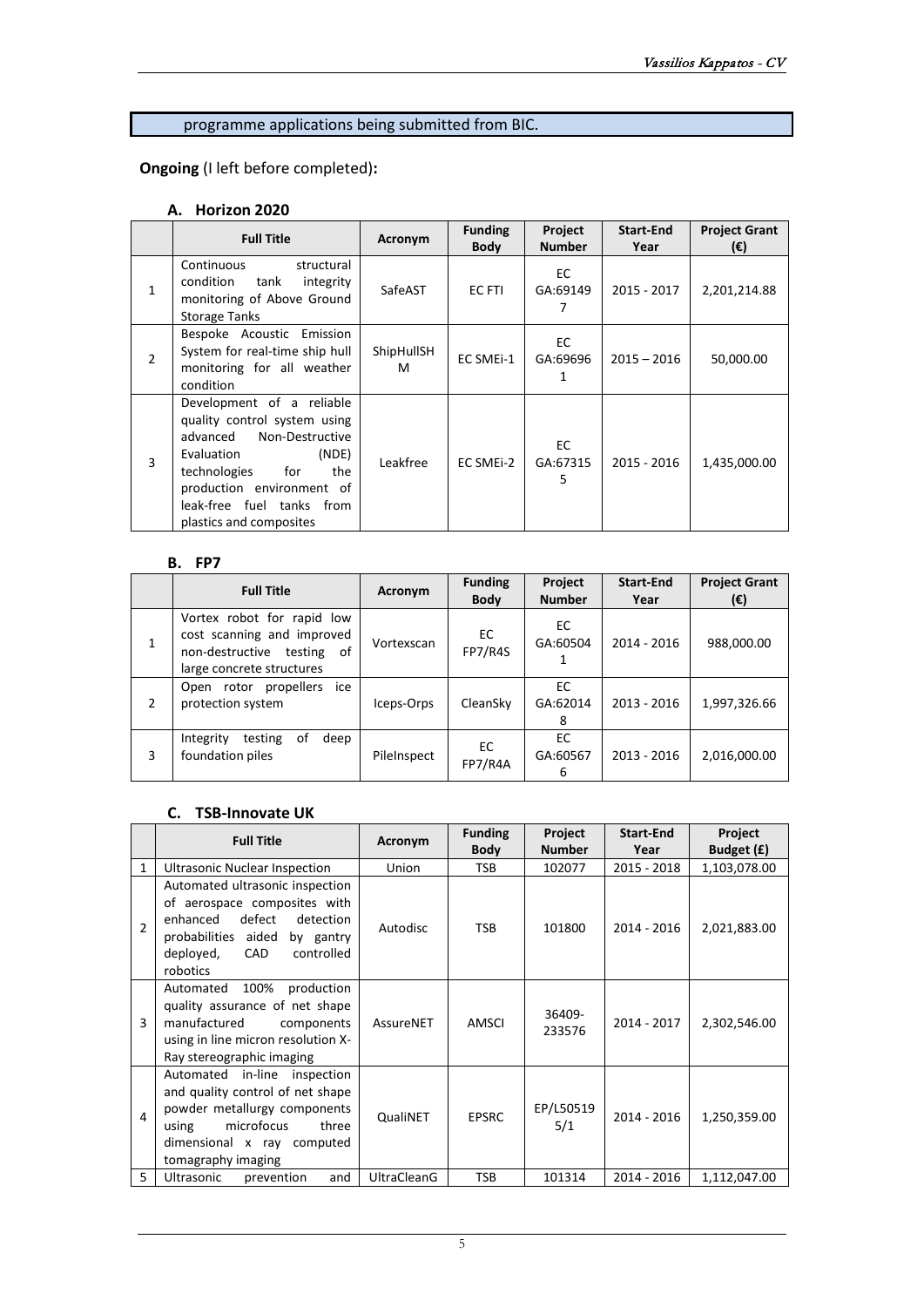|    | removal of<br>biofouling<br>from                                                            | en                 |              |                  |             |            |
|----|---------------------------------------------------------------------------------------------|--------------------|--------------|------------------|-------------|------------|
|    | marine electricity generators                                                               |                    |              |                  |             |            |
| -6 | Ultrasonic cleaning of valves in<br>mining                                                  | CleanMine          | <b>TSB</b>   | 101333           | 2014 - 2016 | 834,789.00 |
|    | On line and global structural<br>monitoring of<br>health<br>high<br>temperature steam lines | UltraSteamL<br>ine | <b>EPSRC</b> | EP/L50469<br>5/1 | 2014 - 2016 | 524,908.00 |
| 8  | Monitoring, scanning and active<br>inspection of cables                                     | Mosaic             | <b>TSB</b>   | 101537           | 2014 - 2016 | 750,509.00 |

# **Completed:**

## **A. H2020**

|   | <b>Full Title</b>                                                                                                   | Acronym     | <b>Funding</b><br><b>Body</b> | <b>Project</b><br><b>Number</b> | Start-End<br>Year  | <b>Project</b><br>Budget $(\epsilon)$ |
|---|---------------------------------------------------------------------------------------------------------------------|-------------|-------------------------------|---------------------------------|--------------------|---------------------------------------|
| 1 | Health Condition Monitoring<br>Scale<br>Tidal<br>Small<br>of<br>Generators Using Miniature<br><b>Torque Sensors</b> | TidalHealth | EC SMEi-1                     | EC GA:<br>663953                | 2015 (6<br>months) | 50,000.00                             |

#### **B. FP7**

|                | <b>Full Title</b>                                                                                                                                           | Acronym            | <b>Funding</b><br><b>Body</b> | Project<br><b>Number</b>   | <b>Start-End</b><br>Year | Project<br>Budget $(\epsilon)$ |
|----------------|-------------------------------------------------------------------------------------------------------------------------------------------------------------|--------------------|-------------------------------|----------------------------|--------------------------|--------------------------------|
| $\mathbf{1}$   | Continuous<br>monitoring<br>systems for the SAFE storage,<br>distribution and usage of<br>Hydrogen<br><b>POWER</b><br>for<br>transport                      | SafeHPower         | ЕC<br>FP7/R4S                 | EC<br>GA:60509<br>5        | 2014 - 2015              | 946,000.00                     |
| $\overline{2}$ | temperature<br>High<br>pipe<br>structural health monitoring<br>system utilising phased array<br>probes on TOFD configuration                                | HotPhasedA<br>rray | <b>EC</b><br>FP7/R4S          | EC GA:<br>605267           | 2014 - 2015              | 997,000.00                     |
| 3              | Development<br>and<br>demonstration of intelligent<br>inspection<br>non-contact<br>technology for concentrated<br>solar power plants                        | Intersolar         | EC<br>FP7/R4S                 | EC.<br>GA:60502<br>8       | 2014 - 2015              | 1,063,000.00                   |
| 4              | Wind turbine blade Anti/De-<br>icing, combined Ultrasonic<br>guided wave and vibration<br>system                                                            | DeICE-UT           | EC<br>FP7/R4S                 | EC<br>GA:60513<br>8        | 2013 - 2015              | 1,066,000.00                   |
| 5              | condition<br>Advanced<br>monitoring system for the<br>assessment of wind turbines<br>rotating parts                                                         | <b>CMSWind</b>     | EC<br>FP7/R4A                 | EC<br>GA:28685<br>4        | 2012 - 2015              | 1,869,903.00                   |
| 6              | Radio frequency sensing for<br>non destructive testing of<br>carbon<br>fibre<br>reinforced<br>composite<br>materials<br>for<br>structural health monitoring | CompHealth         | EC<br>FP7/R4S                 | EC<br>GA:31493<br>5        | 2012 - 2014              | 1,032,000.00                   |
| $\overline{7}$ | High power transmission line<br>cable inspection                                                                                                            | Chaplin            | <b>EC</b><br>FP7/R4S          | EC<br>GA:31513<br>0        | 2013 - 2015              | 924,000.00                     |
| 8              | Online<br>Condition<br>Remote<br>Monitoring of Tidal Stream<br>Generators                                                                                   | Remo               | EC<br>FP7/R4S                 | <b>EC</b><br>GA:31483<br>9 | 2013 - 2015              | 1,102,000.00                   |
| 9              | ultrasonic<br>Long<br>range<br>inspection of aircraft wiring                                                                                                | Safewire           | EC<br>FP7/R4S                 | <b>EC</b><br>GA:31335<br>7 | 2013 - 2015              | 1,080,000.00                   |
| 10             | Prevention and detection of<br>fouling on ship hulls                                                                                                        | Cleanship          | EC<br>FP7/R4S                 | EC<br>GA:31270<br>6        | 2012 - 2014              | 1,044,000.00                   |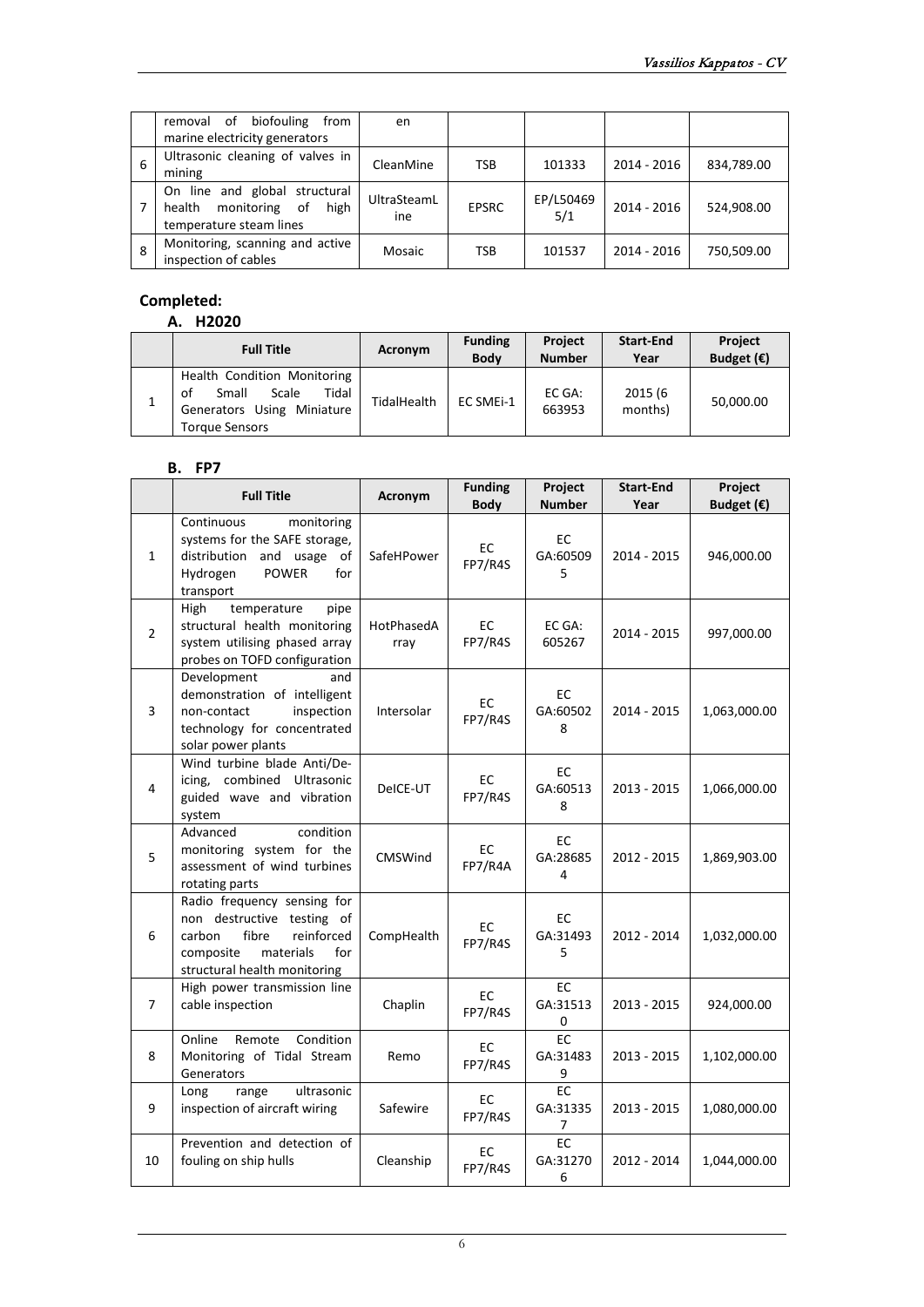| 11 | Adapted<br>composite<br>repair<br>for<br>in-situ<br>tooling<br>wind<br>turbine<br>blades<br>structural<br>rehabilitation                                                                 | Coreto                     | <b>EC</b><br>FP7/R4S | EC.<br>GA:28329<br>$\overline{2}$       | 2012 - 2014   | 917,399.99   |
|----|------------------------------------------------------------------------------------------------------------------------------------------------------------------------------------------|----------------------------|----------------------|-----------------------------------------|---------------|--------------|
| 12 | Development of 3D digital<br>glasses for enhancing mobility<br>of visually impaired people                                                                                               | <b>DigiGlasses</b>         | <b>EC</b><br>FP7/R4S | <b>EC</b><br>GA:31512<br>$\overline{7}$ | 2012 - 2014   | 915,000.00   |
| 13 | the<br>Enable<br>powder<br>metallurgy process to expand<br>to new markets with more<br>reliable<br>parts<br>and<br>lower<br>manufacturing costs through<br>the inspection of green parts | <b>DiraGreen</b>           | EC<br>FP7/R4A        | <b>EC</b><br>GA:28680<br>3              | 2011 - 2014   | 2,347,800.00 |
| 14 | of<br>Development<br>an<br>automated<br>digital<br>radiography system for the<br>inspection<br>of<br>plastic<br>electronics                                                              | <b>PlastronicsS</b><br>pec | <b>EC</b><br>FP7/R4S | <b>EC</b><br>GA:28653<br>$\mathbf{1}$   | $2011 - 2013$ | 1,103,800.00 |
| 15 | Laser-guided inspection robot<br>for the<br>destructive<br>non<br>testing of thin steel gauge<br>welds in the shipping industry                                                          | X-Scan                     | <b>EC</b><br>FP7/R4S | EC<br>GA:28328<br>4                     | $2011 - 2013$ | 1,048,300.00 |
| 16 | Development of an intelligent<br>condition monitoring system<br>for application on critical<br>components<br>of<br>rotating<br>industrial-scale wind turbines                            | IntelWind                  | <b>EC</b><br>FP7/R4S | EC GA:<br>283277                        | 2011 - 2013   | 1,087,900.00 |
| 17 | Automated<br>inspection<br>for<br>by<br>sintered<br>parts<br>non-<br>destructive techniques<br>for<br>improved<br>quality<br>in<br>production                                            | Autoinspect                | <b>EC</b><br>FP7/R4S | <b>EC</b><br>GA:28328<br>8              | $2011 - 2013$ | 1,145,300.00 |

March 2011-June2012:**Research Fellow and Associate**, Brunel Innovation Centre, Brunel University, London, United Kingdom, of4 European (FP7) funded research projects.

- 1. MonitoRail: "Long range inspection and condition monitoring of rails using guided waves", EC FP7/R4S, EC GA: 262194.
- 2. Autoinspect: "Automated inspection for sintered parts by non-destructive techniques for improved quality in production", EC FP7/R4S, EC GA: 283288.
- 3. DiraGreen: "Enable the powder metallurgy process to expand to new markets with more reliable parts and lower manufacturing costs through the inspection of green parts", EC FP7/R4A, EC GA: 286803.
- 4. PlastronicsSpec: "Development of an automated digital radiography system for the inspection of plastic electronics", EC FP7/R4S, EC GA: 286531.

September 2008 - March 2011: **Research Fellow and Associate**, Department of Mechanical and Aeronautical Engineering, University of Patras, Greece, of4European (FP7) funded research projects.

- 1. Rusteel: "Effects of Corrosion on Low-Cycle Fatigue (seismic) behaviour of High Strength Steel Reinforcing Bars", RFS-PR-8017.
- 2. Abitas: "Advanced bonding technologies for aircraft structures", AST5-CT-2006- 030996.
- 3. Mojo: "Modular Joints of Aircraft Composite Structures", AST5-CT-2006-030871.
- 4. Celpact: "Cellular structures for impact performance", FP6-2005-AERO-1, 31038.

November 2003 - April 2004: **PhD Researcher**, Department of Electrical & Computer Engineering, University of Patras, Greece, of 2 National (Greek) funded research projects.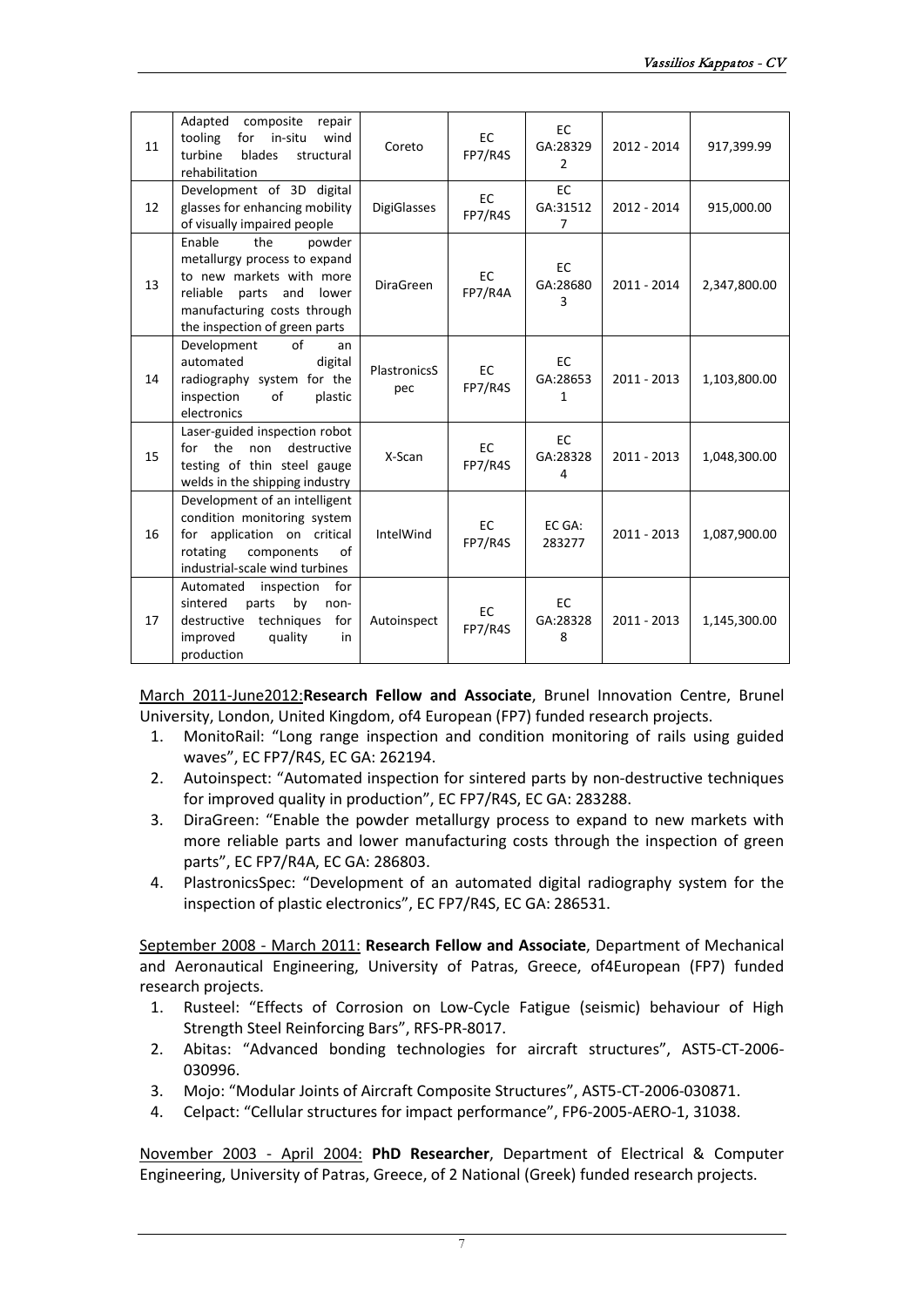- 1. "Upgrade to the department of electrical & computer engineering".
- 2. "Realization of vertical medicine network portal (Portal/Vortal)".

# <span id="page-8-0"></span>**3. Publications**

# **3.1. Monographs**

<span id="page-8-1"></span>**[M2] V. Kappatos,** *"Non-destructive testing (NDT) of metallic complex structures using digital Acoustic Emission signal processing",* Department of Electrical & Computer Engineering, University of Patras, Greece, May 2007.

**[M1] V. Kappatos,** *"Life cycle assessment (LCA) in steel products with application in steel reinforcement of concrete"*, Master / Dissertation Thesis, Department of Mechanical & Aeronautical Engineering, University of Patras, Greece, September 2002.

# **3.2. Book Chapters**

<span id="page-8-2"></span>**[BC2] V. Kappatos**, T-H. Gan, D. Stamatelos, "*Safe rail transport via communication-based train control systems and continuous non-destructive testing inspection of rails",* Advances in Communication-Based Train Control Systems, CRC, Press (Taylor & Francis Group), 2015.

**[BC1] V. Kappatos**, E. Dermatas, *"Structural health monitoring of ship and other offshore structures using acoustic emission testing",* Theory and Uses of Acoustic Emissions, Nova publishers, 2012.

#### **3.3. Peer-Reviewed Publication in International Journals**

<span id="page-8-3"></span>**[J35]** M. K. Yucel, M. Legg, **V. Kappatos**, T-H. Gan, *"An ultrasonic guided wave approach for the inspection of overhead transmission line cables"*, Applied Acoustics, Elsevier, 122, pp. 23-34, July 2017. **[J34]** K. Salonitis, D. Chantzis, **V. Kappatos**, *"A hybrid finite element analysis and evolutionary computation method for the design of lightweight lattice components with optimized strut diameter"*, The International Journal of Advanced Manufacturing Technology, Springer, June 2017, 90 (9-12), pp 2689-2701.

**[J33]** L. Cheng, M. Kogia, A.Mohimi, **V. Kappatos**, C. Selcuk, T-HGan, *"Crack characterisation using invariable feature extraction in stainless steel specimen used for absorber tubes of CSP applications via EMAT"*, Renewable Energy, Elsevier, Vol. 101, pp 771-781, February 2017.

**[J32]** D. Karagiannis, D. Stamatelos, **V. Kappatos**, T. Spathopoulos, *"An investigation of shape memory alloys, as actuating elements, in aerospace morphing applications"*, Mechanics of Advanced Materials and Structures, Taylor & Francis, 2016, 24(8), pp. 647-657, 2017.

**[J31]** Z. Qu, A.Y.B. Chong, J. F. Chacon, **V. Kappatos**, C. Selcuk, T-H Gan, *"Study on the laser-based weld surface flaw identification system employing wavelet analysis methodology"*, Research in Nondestructive Evaluation, Taylor & Francis, 27(3), pp. 137-154, 2016.

**[J30]** H. Habibi, G. Edwards, C. Sannassy, **V. Kappatos**, Y. Lage, L. Cheng, C. Selcuk, T-H. Gan, *"Modelling and empirical development of an anti/de-icing approach for wind turbine blades through superposition of different types of vibration"*, Cold Regions Science and Technology,Elsevier, 128, pp. 1-12, August 2016.

**[J29]** H. Habibi, T-H. Gan, M. Legg, I. G. Carellan, **V. Kappatos**, V. Tzitzilonis, C. Selcuk, *"An acoustic Antifouling Study in Sea Environment for Ship Hulls Using Ultrasonic Guided Waves"*, International Journal of Engineering Technologies and Management Research, 3(4), April, 2016.

**[J28]** M. Kogia, T-H. Gan, W. Balachandran, M. Livadas, **V. Kappatos**, I. Szabo, A. Mohimi, A. Round, *"High temperature shear horizontal electromagnetic acoustic transducer for guided wave inspection"*, Sensors, MDPI, 16(4), 582, 2016.

**[J27]** B. Salski, W. Gwarek, P. Kopyt, P. Theodorakeas, I. Hatziioannidis, M. Koui, A. Y. B. Chong, S. M. Tan, **V. Kappatos**, C. Selcuk, T. H. Gan, *"Portable automated radio-frequency scanner for nondestructive testing of carbon-fibre-reinforced polymer composites",* Journal of Nondestructive Evaluation, Springer, 35:25, June 2016.

**[J26]** J. F. Chacon, E. A. Andicoberry, **V. Kappatos**, M. Papaelias, C. Selcuk, T-H. Gan, *"An experimental study on the applicability of acoustic emission for wind turbine gearbox health diagnosis"*, Journal of Low Frequency Noise, Vibration and Active Control, Multi-Science Publishing, 35(1), pp. 64-76, March 2016.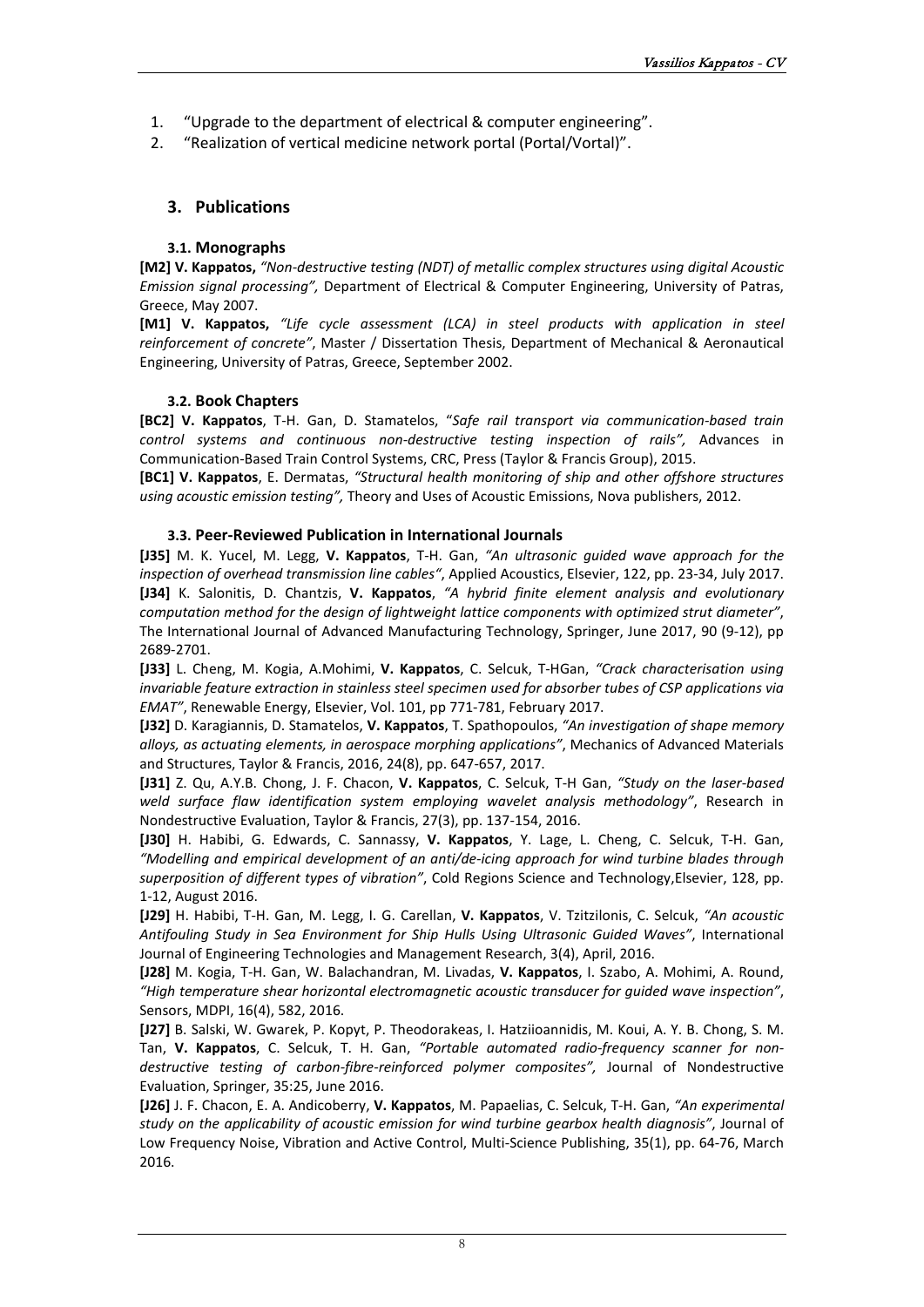**[J25]** M. K. Yucel, S. Fateri, M. Legg, A. Wilkinson, **V. Kappatos**, C. Selcuk, T-H. Gan, "*Coded waveform excitation for high resolution ultrasonic guided wave response*", IEEE Transactions on Industrial Informatics, IEEE publications, 12 (1), pp 257-266, February 2016.

**[J24]** M. Kogia, L. Cheng, A.Mohimi, **V. Kappatos**, T. H. Gan, W. Balachandran, C. Selcuk, *"Electromagnetic acoustic transducers applied to high temperature plates for potential use in the solar thermal industry"*, Applied Sciences, MDPI, *5*(4), pp. 1715-1734, 2015.

**[J23]** M. Papaelias, L. Cheng, A. Mohimi, **V. Kappatos**, C. Selcuk, L. Constantinou, F. P. Marquez, T-H. Gan, *"Inspection and structural health monitoring techniques for concentrated solar power plants"*, Renewable Energy Journal, Elsevier, 85, pp. 1178-1191, 2016.

**[J22]** M. Legg, M. Yucel, **V. Kappatos**, C. Selcuk, T.H. Gan, *"Increased range of ultrasonic guided wave testing of overhead transmission line cables using dispersion compensation"*, Ultrasonics, Elsevier, 62, pp. 35-45, September 2015.

**[J21]** H. Habibi, L. Cheng, H. Zheng, **V. Kappatos**, C. Selcuk, T-H. Gan, *"A dual de-icing system for wind turbine blades combining high-power ultrasonic guided waves and low-frequency forced vibrations"*, Renewable Energy Journal, Elsevier, [83,](http://www.sciencedirect.com/science/journal/09601481/83/supp/C) pp. 859-870, 2015.

**[J20]** M. Legg, M. Yucel, I. De Carellan, V. Kappatos, C. Selcuk, T.H. Gan, *"Acoustic methods for biofouling control: A review",* Ocean Engineering, Elsevier, 103, pp. 237-247, 15th July 2015.

**[J19]** A.Y.B. Chong, A. Bennecer, F. Hagglund, S. Siddiqi, **V. Kappatos**, C. Selcuk, T-H. Gan, *"A new synthetic training environment system based on an ICT-approach for manual ultrasonic testing",* Measurements: Journal of the International Measurement Confederation, Elsevier, 71, pp. 11-22, June 2015.

**[J18]** B. Salski, W. Gwarek, P. Korpas, S. Reszewicz, A.Y.B. Chong, **V. Kappatos**, C. Selcuk, T.H. Gan, P. Theodorakeas, I. Hatziioannidis, M. Koui, M. Iwanowski, B. Zieliński, *"Non-destructive testing of carbon-fibre-reinforced polymer materials with a radio-frequency inductive sensor"*, Composite Structures, Elsevier[, 122,](http://www.sciencedirect.com/science/journal/02638223/122/supp/C) pp. 104–112, April 2015.

**[J17]** J. F. Chacon, **V. Kappatos**, W. Balachandran, T-H. Gan, *"A novel approach for incipient defect detection in rolling bearings using acoustic emission technique"*, Applied Acoustics, Elsevier, 89, pp. 88-100, March 2015.

**[J16]** S. Moustakidis, **V. Kappatos**, P. Karlsson, C. Selcuk, T-H. Gan, K. Hrissagis, *"An intelligent methodology for railways monitoring using ultrasonic guided waves"*, Journal of Nondestructive Evaluation, Springer, 33 (4), pp. 694-710, December 2014.

**[J15]** T-H. Gan, G. Ye, B. Neal, A. Boot, **V. Kappatos**, C. Selcuk, *"An automated ultrasonic NDT system for in-situ inspection of wind turbine blades"*, Journal of Mechanics Engineering and Automation, Scientific and Academic Publishing, 4, pp. 781-788, 2014.

**[J14]** E. Artigao, J. F. Chacon, B. Wang, T-H Gan, **V. Kappatos**, C. Selcuk, S. Soua, *"Development of a baseline as a novel strategy for a condition monitoring system for the assessment of wind turbine generators"*, Insight, BINDT, 56 (8), pp. 417 - 421, 2014.

**[J13]** D. Karagiannis, D. Stamatelos, T. Spathopoulos, A. Solomou, T. Machairas, N. Chrysohoidis, D. Saravanos, **V. Kappatos**, *"Airfoil morphing based on SMA actuation technology"*, Aircraft Engineering and Aerospace Technology,Emerald, 86 (4), pp. 295 - 306, 2014.

**[J12]** J. F. Chacon, E. Artigao, **V. Kappatos**, G. Asfis, T-H Gan, W. Balachandran, *"Shaft angular misalignment detection using acoustic emission"*, Applied Acoustics, Elsevier, 85C, pp. 12-22, 2014.

**[J11]** M. G. Ponomarev, **V. Kappatos**, C. Selcuk, T-H. Gan, M. Amos, H. Halai, C. Gierl, M. Iovea, "*Digital radiographic inspection technique for production friendly quality assessment of PM parts"*, Powder Metallurgy, Maney, 56 (2), pp. 92-95, 2013.

**[J10]** C. Apostolopoulos, **V. Kappatos**, *"Tensile properties of corroded embedded steel bars B500c in concrete"*, International Journal of Structural Integrity, Emerald, 4 (2), pp. 275-294, 2013.

**[J9] V. Kappatos**, C. Apostolopoulos, *"Tensile mechanical properties prediction of reinforcing B500C steel bars in coastal structures"*, Materials Evaluation, Elsevier, 71 (1), pp. 83-89, 2013.

**[J8]** A. Kavga, **V. Kappatos**, "*Estimation of the temperatures in an experimental infrared heated greenhouse using neural network models"*, International Journal of Agricultural and Environmental Information Systems, IGI Global, 4(2), pp. 14-22, 2013.

**[J7]** Sp. Pantelakis, K. Tserpes, **V. Kappatos**, *"The effect of imperfect bonding on the pull-out behavior of non-crimp fabric Pi-shaped joints",*Computational Materials Science, Elsevier, 50, pp. 1372-1380, 2011.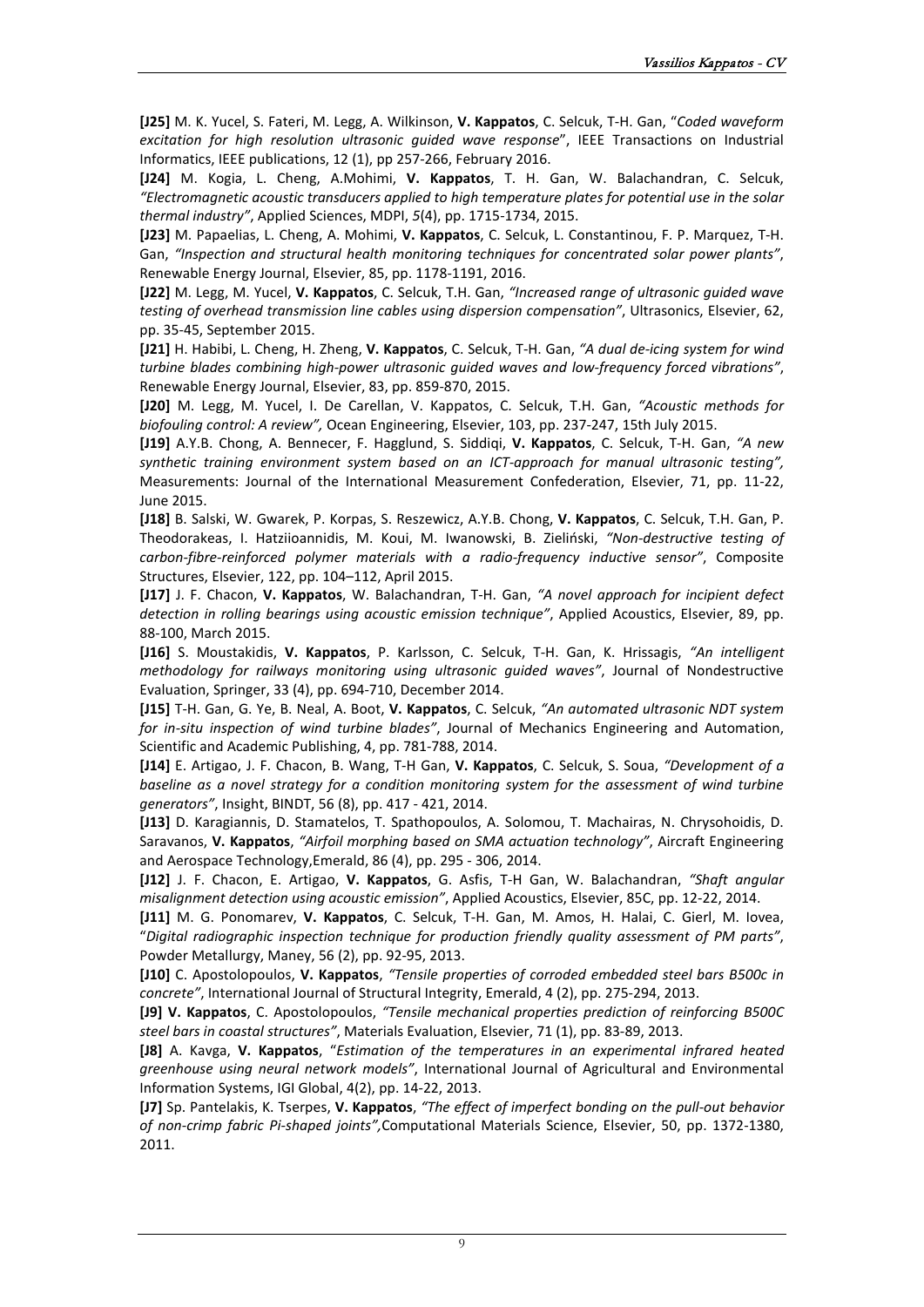**[J6] V. Kappatos**, E. Dermatas, "*Feature selection for robust localization of acoustic emission sources in ship-hull structures"*, Research in Nondestructive Evaluation, Taylor & Francis, 21 (2), pp. 127-140, 2010.

**[J5] V. Kappatos**, A. Chamos, Sp. Pantelakis, *"Assessment of the effect of existing corrosion on the tensile behaviour of magnesium alloy AZ31 using neural networks"*, Materials and Design, Elsevier, 31 (1), pp. 336-342, 2009.

**[J4] V. Kappatos**, E. Dermatas, *"Neural localization of acoustic emission sources in ship hulls"*, Journal of Marine Science and Technology, Springer, 14, pp. 248-255, 2009.

**[J3] V. Kappatos**, E. Dermatas, *"Feature selection for robust classification of crack and drop signals"*, Structural Health Monitoring, SAGE, 8, pp. 59-70, 2009.

**[J2] V. Kappatos**, E. Dermatas, *"Feature extraction for crack detection in rain conditions"*, Journal of Nondestructive Evaluation, Springer, 26 (2-4), pp. 57-70, 2007.

**[J1] V. Kappatos**, E. Dermatas, *"Crack detection in noisy environment including raining conditions"*, Aircraft Engineering and Aerospace Technology, Emerald, 79 (2), pp. 163-169, 2007.

#### **3.4. Book Articles**

<span id="page-10-0"></span>**[BA7]** M. Kostan, A. Mohimi, C. Nageswaran, **V. Kappatos**, T-H. Gan, L. Wrobel, C. Selcuk, *"Assessment of piezoelectric and elastic properties of Gallium Orthophosphate (GaPO4) single crystal bar resonators for development of high temperature phased array probes"*, (Proceedings of the 5th International Conference on Materials and Applications for Sensors and Transducers, Mykonos, Greece, 27-30 September, 2015), Materials Science and Engineering 108, Institute of Physics-IOP Publishing, 2016.

**[BA6]** M. Kogia, L. Cheng, A.Mohimi, **V. Kappatos**, T. H. Gan, W. Balachandran, C. Selcuk, *"An Experimental investigation of electromagnetic acoustic transducers applied to high temperature plates for potential use in solar thermal industry"*, Emerging Technologies in Non-Destructive Testing VI: Proceedings of the 6th International Conference on Emerging Technologies in Non-Destructive Testing (Brussels, Belgium, 27-29 May 2015), CRC Press, 24<sup>th</sup> November, 2015.

**[BA5]** J. L. Chacon, **V. Kappatos**, C. Selcuk, A. Romero, J. Jimenez, S. Soua and T-H. Gan, *"Development of a condition monitoring system for tidal stream generators rotating components combining acoustic emission and vibration analysis"*, Emerging Technologies in Non-Destructive Testing VI: Proceedings of the 6th International Conference on Emerging Technologies in Non-Destructive Testing (Brussels, Belgium, 27-29 May 2015), CRC Press,  $24<sup>th</sup>$  November, 2015.

**[BA4]** B. Salski, W. Gwarek, P. Kopyt, P. Theodorakeas, I. Hatziioannidis, M. Koui, A.Y.B. Chong, S.M. Tan, **V. Kappatos**, C. Selcuk, T.H. Gan, *"Portable automated radio-frequency scanner for nondestructive testing of carbon-fibre-reinforced polymer composites"*, Emerging Technologies in Non-Destructive Testing VI: Proceedings of the 6th International Conference on Emerging Technologies in Non-Destructive Testing (Brussels, Belgium, 27-29 May 2015), CRC Press, 24<sup>th</sup> November, 2015.

**[BA3]** S. Moustakidis, **V. Kappatos**, P. Karlsson, C. Selcuk, K. Hrissagis, T-H. Gan, "*An automated long range ultrasonic rail flaw detection system based on the support vector machine algorithm*", Computers in Railways XIII: Computer System Design and Operation in the Railway and Other Transit Systems, WIT press, pp. 199-210, September 2012.

**[BA2]** I. Chatzis, **V. Kappatos**, E. Dermatas, *"Filter selection for multi-spectral image acquisition using the feature vector analysis methods"*, Intelligent Production Machines and Systems, pp. 283-288, Elsevier, 2006.

**[BA1] V. Kappatos,** E.Dermatas, *"Neural network classification of acoustic emission and drops signals",* Mathematical Methods in Scattering Theory and Biomedical Engineering, pp. 171-178, World Scientific, 2005.

#### **3.5. Conference Publications - Presentations - Posters**

**[C63]** D. Stamatelos, I. Lekea, **V. Kappatos**, "Development of an educational tool for evaluating applications of strength of materials to aircraft structures"*,* [International Aeronautical and Aerospace](http://outlookconferences.com/olcnsfc-2019/)  [Conference \(OLCAAC-2019\),](http://outlookconferences.com/olcnsfc-2019/) Venice, Italy, 14-15 [November, 2019.](http://outlookconferences.com/olcnsfc-2019/) (Poster).

**[C62] V. Kappatos**, *"Maintenance (Inspection, Structural and Condition monitoring): A Key factor for Energy Efficiency"*, 2<sup>nd</sup> Energy Union Future Leaders - Academy, Greek Energy Forum, Thessaloniki, April 12 – 14, 2019. (Only Presentation).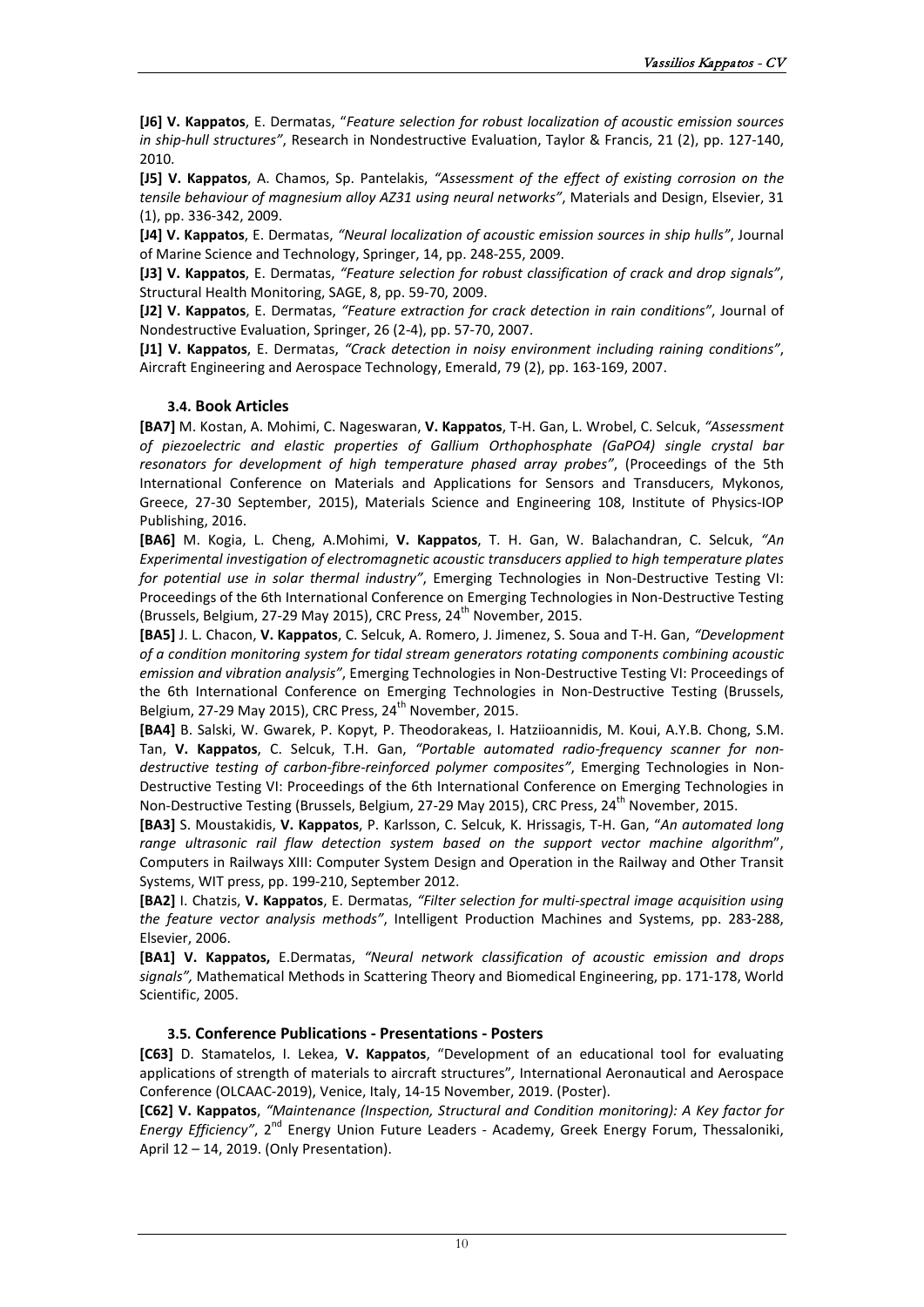**[C61]** V. Tzitzilonis, **V. Kappatos**, E. Dermatas and G. Apostolopoulos,*"Classification of occluded 2D objects using deep learning of 3D shape surfaces",* 10th Hellenic Conference on Artificial Intelligence (SETN'18), Patras, Greece, July 9-15, 2018.

**[C60]** A. Kavga, F. Evangelopoulou, G. Trypanagnostopoulos, **V. Kappatos**, "*Effects of Infrared Radiation on Growth Parameters and Physiological Characteristics of Eggplant Cultivation",* New Engineering Concepts for a Valued Agriculture - AgEng2018conference, Wageningen, the Netherlands, July 8-12, 2018.

**[C59] V. Kappatos**, P. Karvelis, G. Georgoulas, V. Tzitzilonis, *"Optimum Position of Acoustic Emission Sensors for Ship Hull Structural Health Monitoring Based on Deep Machine Learning"*, Sixth International Conference on Advances in Mechanical and Robotics Engineering - AMRE 2017, 8–9 December 2017, Rome, Italy.

**[C58]** D. Stamatelos, **V. Kappatos**, *"Structural assessment of aerospace components using image processing algorithms and Finite Element models"*, 12th International Aerospace Supply Fair, 12th AIRTEC, 24-26 October, 2017, AeroExpoPark, Munich, Germany.

**[C57]** V. L. Jantara Junior, J. Zhou, S. Roshanmanesh, F. Hayati, S. Hajiabady, H. Dong, H. Basoalto, X. Y. Li, F. P. Garcia Maquez, A. P. Marugan, **V. Kappatos**, L. Constantinou, Z. Q. Lang, M. Papaelias, *"Driving forward wind turbine industrial standards on gearbox materials, maintenance, remaining lifetime assessment and condition monitoring methodologies"*, 6th Annual British Conference of Non-Destructive Testing, 5-7 September 2017, The International Centre in Telford, Telford, United Kingdom.(Only Presentation).

**[C56]** N. Avdelidis, **V. Kappatos**, G. Georgoulas, P. Karvelis, C.K. Deli, P. Theodorakeas, G. Giakas, A. Tsiokanos, M. Koui, A.Z. Jamurtas, *"Detection and characterization of exercise induced muscle damage (EIMD) via thermography and image processing"*, PIE Smart Structures/NDE, Portland, Oregon, USA, 25–29 March, 2017.Portland, Oregon, United States, 25 - 29 March 2017.

**[C55]** G. Apostolopoulos, V Tzitzilonis, **V. Kappatos**, E. Dermatas, "*Disguised face identification using multi-modal features in a quaternionic form"*, The 7th IET International Conference on Imaging for Crime Detection and Prevention (ICDP-16), Madrid, Spain, 23-25 November 2016.

**[C54] V. Kappatos**, G. Asfis, K. Salonitis, V. Tzitzilonis, N. P. Avdelidis, E. Cheilakou, P. Theodorakeas, *"Theoretical assessment of different ultrasonic configurations for defects detection in composite components"*, The 5th International Conference on Through-life Engineering Services (TESConf 2016), Cranfield University, United Kingdom, 1-2 November, 2016.Published in: Procedia CIRP, Vol. 59, 2017, Pages 29–34.

**[C53]**S. Roshanmanesh, F. Hayati, **V. Kappatos**, F. P. Garcia Marquez, A. PliegoMarugán, C. Q. Gómez Muñoz, C. Selcuk, T.-H. Gan and M. Papaelias, *"Drive-train condition monitoring for offshore wind and tidal turbines"*, 2nd International Conference on Renewable Energies Offshore (Renew 2016), Lisbon, Portugal, 24-26 October 2016. (Only Presentation).

**[C52]** G. Georgoulas, **V. Kappatos**, G. Nikolakopoulos, *"Acoustic emission localization on ship hull structures using deep learning approach"*, 23rd International Conference of Vibroengineering on Modeling, Identification and Fault Detection in Oil and Gas Equipment and Infrastructures, Istanbul, Turkey, 7-9 October, 2016, Vibroengineering PROCEDIA, Vol. 9, 2016, p. 56‑61.

**[C51] V. Kappatos**, G. Georgoulas, N. P Avdelidis, K. Salonitis, "*Tidal Stream Generators, current state and potential opportunities for condition monitoring",* International conference on Dynamics of Strong Nonlinear Systems (The 22nd Vibroengineering International Conference), Moscow, Russia, 4-7 October, 2016,Vibroengineering PROCEDIA, Vol. 8, 2016, pp. 285 – 294.

**[C50]** J. Sun, A. Chong, O. Gilmour, **V. Kappatos**, C. Selcuk, T.H. Gan, G. Foulds, M. Thorton, *"Automated defect characterization on composite materials using enhanced image processing technique for ultrasonic test"*, Aerospace Event 2016, BAWA Centre, Bristol, United Kingdom, 13-14 April, 2016. (Only Presentation).

**[C49]** W. Duan, H. Habibi, **V. Kappatos**, C. Selcuk, T-H. Gan, *"Excitation of guided waves in finite width plates using a numerical approach"*, ICNTE 2016, 18th International Conference on Nondestructive Testing and Evaluation, Madrid, March 24 - 25, 2016. (Only Poster Presentation).

**[C48]** A. Chong, S-M. Tan, R. Arondekar, T. Parthipan, S. Moustakidis, **V. Kappatos**, C. Selcuk, T-H. Gan, "*Non-destructive evaluation of aircraft cables using ultrasonic guided wave technique"*, 7th International Symposium on NDT in Aerospace, Bremen, Germany, 16 - 18 November, 2015.

**[C47]** J. Sun, I. Szabo, M. Livadas, **V. Kappatos**, C. Selcuk, T-H. Gan, *"Automatic defect detection of powder metallurgy (PM) parts using three dimensional x-ray computed tomography images"*,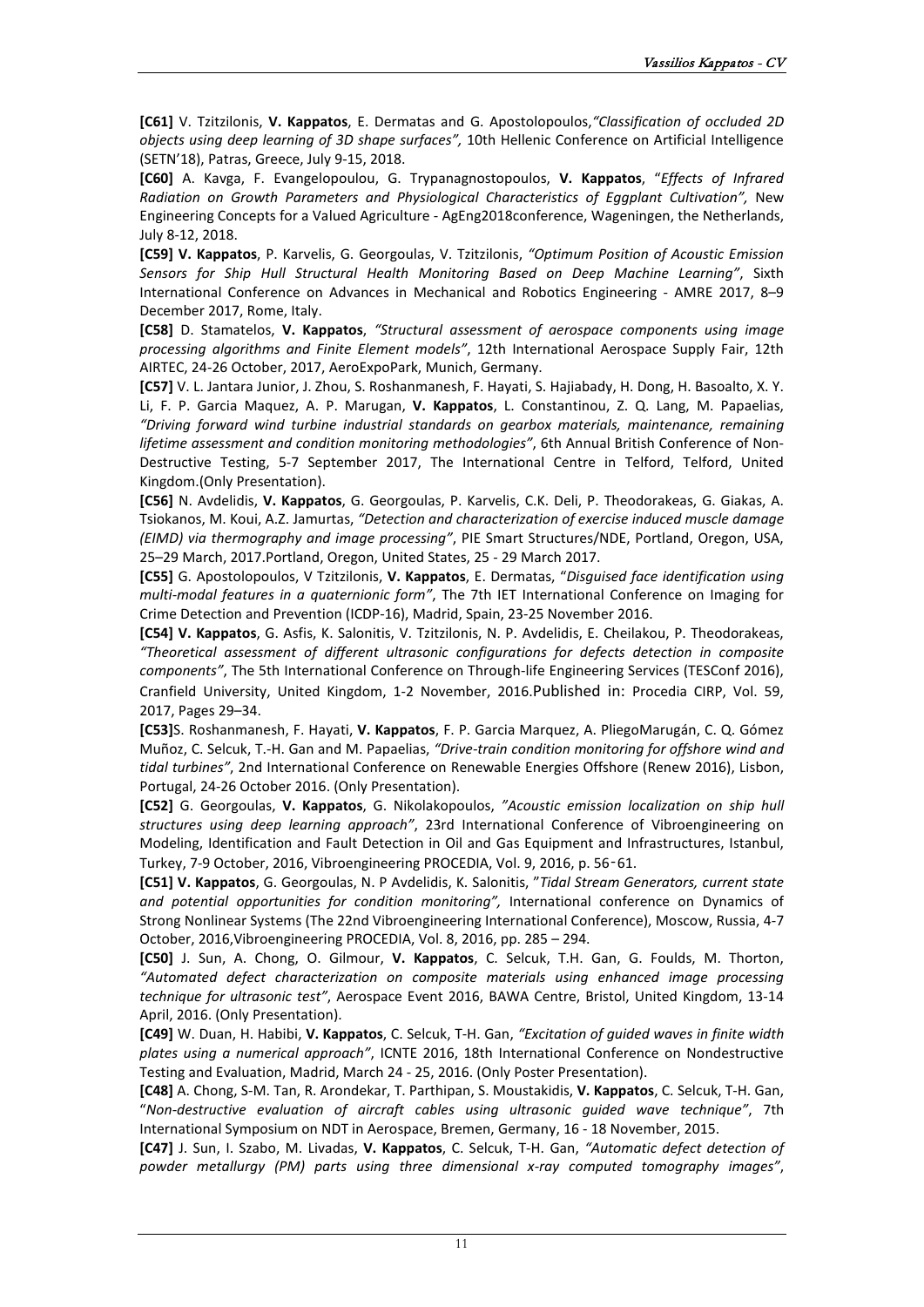European Powder Metallurgy Congress and Exhibition (Euro PM2015), Reims, France, 4-7 October, 2015.

**[C46]** I. Szabo, J. Sun, **V. Kappatos**, C. Selcuk, T-H. Gan, *"X-ray enclosure design and prototype for nondestructive testing of net shape parts from particulate materials"*, European Powder Metallurgy Congress and Exhibition (Euro PM2015), Reims, France, 4-7 October, 2015.

**[C45]** P. Mateljak, M. Budimir, E. Artigao, **V. Kappatos**, E. Cheilakou, A. Garcia, *"Vortex robot for rapid low cost scanning and improved non-destructive testing of large concrete structures"*, 24th International Conference Nuclear Energy, Slovenia, September 14-17, 2015.

**[C44]** H. Zheng, **V. Kappatos**, E. Niederleithinger, J.-P. Ertel, M. Grohmann, C. Selcuk, T-H. Gan, *"Defect detection in concrete pile using impulse response measurements with sine sweep excitations",*The International Symposium Non-Destructive Testing in Civil Engineering, Berlin, Germany, 15-17 September 2015.

**[C43]** M. Kostan, L. Cheng C. Carpentier, C. Nageswaran, A. Mohimi, **V. Kappatos,** T-H. Gan, L. Wrobel, C. Selcuk,*"Development of phased array probes to operate in time-of-flight diffraction configuration to continuously monitor defect growth in thermal power plants"*, The 54th Annual Conference of the British Institute of Non-Destructive Testing, Telford, United Kingdom, 8-10 September 2015.

**[C42]** M. K. Yucel, S. Fateri, M. Legg, A. Wilkinson, **V. Kappatos**, C. Selcuk, T-H. Gan, "*Pulsecompression based iterative time-of-flight extraction of dispersed ultrasonic guided waves*", INDIN 2015 IEEE International Conference on Industrial Informatics, Cambridge, United Kingdom, 22-24 July 2015.

**[C41]** D. Stamatelos, F. Stamatelos, **V. Kappatos**, Th. Spathopoulos, *"Numerical structural integrity assessment of an Aircraft's delaminated composite plate against buckling"*, 6th International Conference on "Experiments/Process/System Modelling/Simulation/Optimization, 6th IC-EpsMsO, Athens, Greece, 8-11 July, 2015.

**[C40]** H. Habibi, G. Edwards, L. Cheng, H. Zheng, A. Marks, **V. Kappatos**, C. Selcuk, T-H. Gan, "*Developing a novel ice protection system for wind turbine blades using vibrations of both short and long wavelengths",* SAE 2015 International Conference on Icing of Aircraft, Engines, and Structures, Prague, Czech Republic, 22-25 June, 2015.

**[C39]** J. F. Chacon, H. Mahal, S. M. Peces, **V. Kappatos**, C. Selcuk, T-H. Gan, "*Damage detection in hydrogen vehicle pressure vessels using acoustic emission technique"*, The Twelfth International Conference on Condition Monitoring and Machinery Failure Prevention Technologies, from sensors through diagnostics and prognostics to maintenance, CM 2015 and MFPT 2015, Oxford, United Kingdom, 9-11 June 2015.

**[C38]** I. Szabo, J. Sun, **V. Kappatos**, C. Selcuk, *"A new automated in line quality control system based on non-destructive evaluation for additive manufacturing of net-shape parts from particulates"*, Additive Manufactured Metallic Materials Properties & Structures Conference, IOM3 Institute, Coventry, United Kingdom, 14 May 2015. (Only Presentation).

**[C37]** R. Rodríguez, A. Molinero, T. Butcher, L. Gelman, B. Handley, **V. Kappatos**, O. Klingmueller, G. de Nijs, E. Niederleithinger, M. Rastall, R. Rippel, T. Suckling, P. Trampus, H. Zheng, *"Ensayos de integridad de pilotesencimentacionesprofundas (PILEINSPECT)- Integrity testing of deep foundation piles (PILEINSPECT)"*, [13th National Congress of Non-Destructive Testing,](http://www.aendsevilla2015.com/) Sevilla, Spain, 6-8 May, 2015. **[C36]** P. Trampus, R. Rodriguez, T. Suckling, O. Klingmüller, G. de Nijs, B. Handley, R. Ryppel, L. Gelman, E. Niederlethinger, **V. Kappatos**, H. Zheng, M. Ioannidis, *"Integrity testing of deep foundation piles"*, 9th Hungarian NDT Conference and Exhibition, Eger, Hungary, 22-24 April, 2015. (Only Poster).

**[C35]** A. Monici, B. Salski, A.Y.B. Chong, S.M. Tan, P. Theodorakeas, I. Hatziioannidis, **V. Kappatos**, C. Selcuk, T.H. Gan, *"New Approach for the NDT tests of Carbon Fiber Reinforced Polymer: The CompHealth RF"*, Convegno I controlli non distruttivinell'automotive e nellameccanica (Conference on Non-destructive tests in automotive and mechanics), Maranello; Italy, 15th April, 2015. (Only Poster).

**[C34]** V. Tzitzilonis, L. Cheng, **V. Kappatos**, C. Selcuk and T.H. Gan, *"Ultrasonic prevention of biofouling from marine electricity generators"*, Wave & Tidal 2015, 12th Annual Conference & Exhibition, Edinburgh, United Kingdom, 25–26 February 2015. (Only Presentation).

**[C33]** A.Y.B. Chong, B. Salski, P. Theodorakeas, I. Hatziioannidis, **V. Kappatos**, C. Selcuk, T-H. Gan, *"Inspection of carbon-fibre-reinforced polymer composites using radio frequency inductive sensors and ultrasonic techniques"*, 6th International Symposium on NDT in Aerospace, Madrid, Spain, 12-14 November, 2014.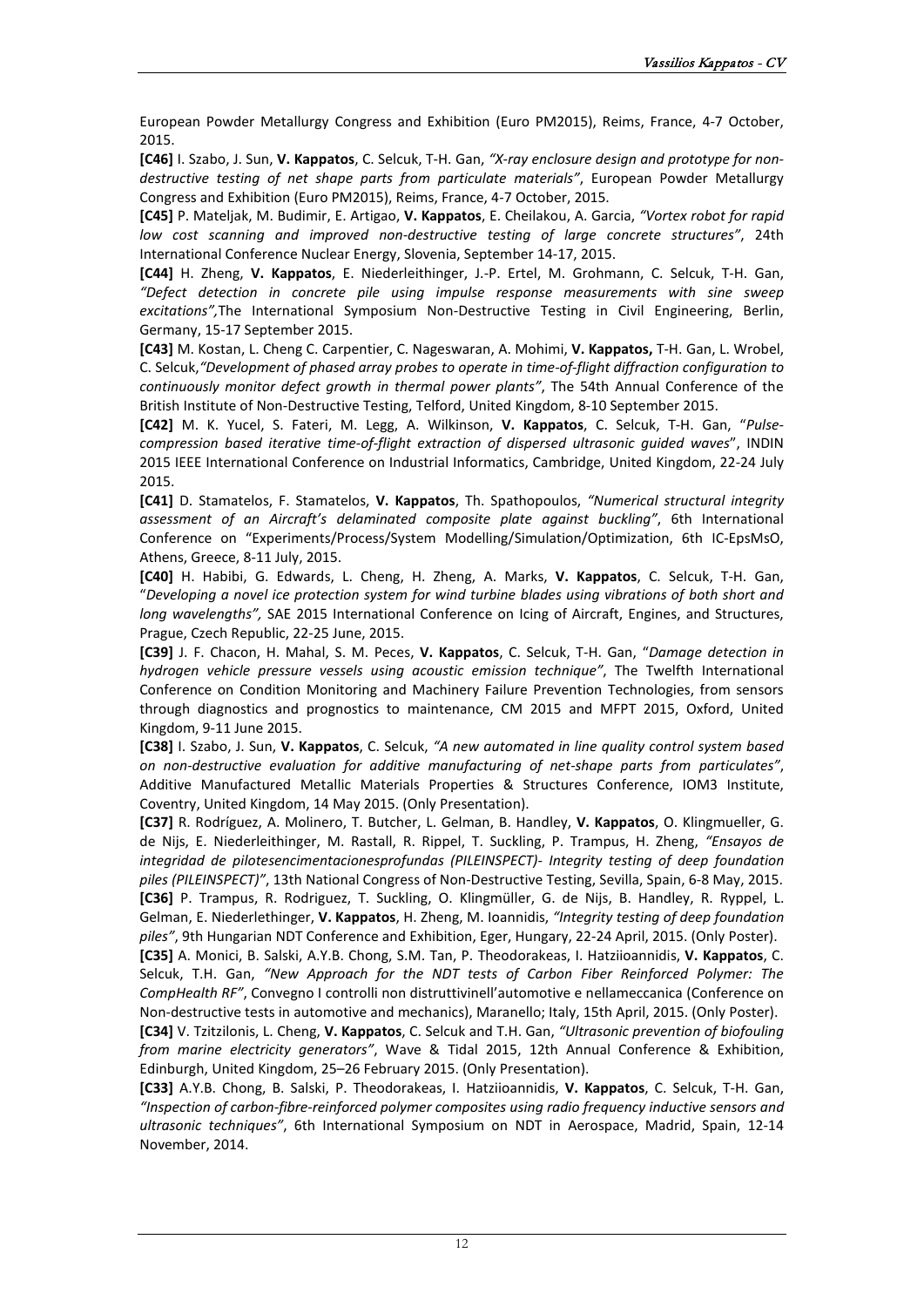**[C32]** M. K. Yucel, M. Legg, M. Livadas, **V. Kappatos**, C. Selcuk, T-H. Gan, "*Identification and utilisation of ultrasonic guided waves for inspection of ACSR cables*", 11th European Conference on Non-Destructive Testing (ECNDT), Prague, Czech Republic, 6-10 October, 2014.

**[C31]** G. Asfis, C. Carpentier, D. Panggabean, C. Nageswaran, V. Papadimitriou, I. Roditis, P. Chatzakos, Z. Qu, J.L.F. Chacon, A. Chong, **V. Kappatos**, C. Selcuk, T-H. Gan, *"Inspection of thin steel gauge welds for the shipping industry using laser guided inspection robot"*, 11th European Conference on Non-Destructive Testing (ECNDT), Prague, Czech Republic, 6-10 October, 2014.

**[C30]** A. Bulkai, Z. Baranyai, G. Halmi, F. Their, M. Ignatev, W. Scharff, I. Szabo, G. Logeswaran, **V. Kappatos**, C. Selcuk, T-H. Gan, *"Enable the powder metallurgy process to expand to new markets with more reliable parts and lower manufacturing costs through the inspection of green parts"*, European Powder Metallurgy Congress and Exhibition (Euro PM2014), Salzburg, Austria, 21-24 September, 2014.

**[C29]** L. Clarke, M. Vieyra, I. Nicholson, I. Szabo, G. Logeswaran, **V. Kappatos**, C. Selcuk, T-H Gan, *"Development of an automated digital radiography system for the non-destructive inspection of powder metallurgy green parts"*, European Powder Metallurgy Congress and Exhibition (Euro PM2014), Salzburg, Austria, 21-24 September, 2014.

**[C28]** M. Kogia, A. Mohimi, L. Cheng, **V. Kappatos**, C. Selcuk, T-H. Gan, *"High temperature electromagnetic acoustic transducer for the inspection of jointed solar thermal tubes",* Young Welding Professionals International Conference (YPIC 2014), Budapest, Hungary, 17-20 September, 2014.

**[C27]** Z. Qu, M. K. Yucel, A. Chong, J. F. Chacon, **V. Kappatos**, C. Selcuk, T-H. Gan, *"Surface weld flaw identification using laser triangulation principle"*, Young Welding Professionals International Conference (YPIC 2014), Budapest, Hungary, 17-20 September, 2014.

**[C26]** L. Cheng, A. Mohimi, M. Kogia, **V. Kappatos**, C. Selcuk, T-H. Gan, "*Numerical study on shear horizontal electromagnetic acoustic transducers for generation of ultrasonic guided waves"*, 10th Annual Comsol Conference, Cambridge, United Kingdom, 17-19 September, 2014.

**[C25]** I. G. Carellan, C. Selcuk, **V. Kappatos**, M. Legg, T-H. Gan, *"Investigation of the limescale removal from the inner wall of pipelines using ultrasonic guided waves"*, 1st International conference on ultrasonic-based applications: from analysis to synthesis (ULTRASONICS-2014), Lisbon, Portugal, 14-17 September, (Only Presentation).

**[C24]** G. Ye, B. Neal, A. Boot, **V. Kappatos**, C. Selcuk, T-H Gan, *"Development of an ultrasonic NDT system for automated in-situ inspection of wind turbine blades"*, 7th European Workshop on Structural Health Monitoring (EWSHM), Nantes, France, 8-11 July, 2014.

**[C23]** I. Carellan, S. Moustakidis, M. Legg, R. Dave, **V. Kappatos**, C. Selcuk, P.O. Jost, H. Krause, J. Seton, T-H. Gan, K. Hrissagis,*"Characterization of ultrasonics wave propagation in the application of prevention of fouling on ship's hull"*, International Conference on Maritime Technology (ICMT 2014), Glasgow, United Kingdom, 7-9 July, 2014.

**[C22]** I. Szabo, I Nicholson, G. Logeswaran, **V. Kappatos**, C. Selcuk, T-H Gan, *"Enclosure design and development for non-destructive inspection tool based on digital radiography of green PM parts"*, 7th International Powder Metallurgy Conference & Exhibition, Gazi University, Ankara, Turkey, 24-28 June, 2014.

**[C21]** V. Kalinin, A. Stopps, J. F. Chacon, E. Artigao, **V. Kappatos**, C. Selcuk, T-H Gan, D. Lekou, R. Ginige, *"Novel torque sensor design and enhanced envelope method of acoustic emission signals in condition monitoring of the nacelle in wind turbines"*, The 11th International Conference on Condition Monitoring and Machinery Failure Prevention Technologies (CM & MFPT 2014), Manchester, United Kingdom, 10-12 June 2014.

**[C20]** E. Artigao, J. F. Chacon, **V. Kappatos**, C. Selcuk, T-H Gan, *"Development of a baseline as a novel strategy for a condition monitoring system for the assessment of wind turbine generators"*, The 11th International Conference on Condition Monitoring and Machinery Failure Prevention Technologies (CM & MFPT 2014), Manchester, United Kingdom, 10-12 June 2014.

**[C19]** T. Parthipan, P. Jackson, A. Chong, M. Legg, **V. Kappatos**, A. Mohimi, C. Selcuk, T.H. Gan, S. Moustakidis, K. Hrissagis, *"Long Range Ultrasonic inspection of aircraft wiring"*, International Symposium on Industrial Electronics (ISIE 2014), Istanbul, Turkey, 1-4 June 2014.

**[C18]** B. Salski, W. Gwarek, J. Krupka, P. Korpas, A.Y.B. Chong, **V. Kappatos**, C. Selcuk, T.H. Gan, P. Theodorakeas, V. Dritsa, M. Koui, H. Tekin, C. Sapmaz, *"Radio frequency sensing for non-destructive testing of carbon fibre reinforced composite materials for structural health monitoring"*, 7th International Workshop NDT in Progress Fraunhofer Institute for Nondestructive Testing, Dresden, Germany, 7–8 November, 2013.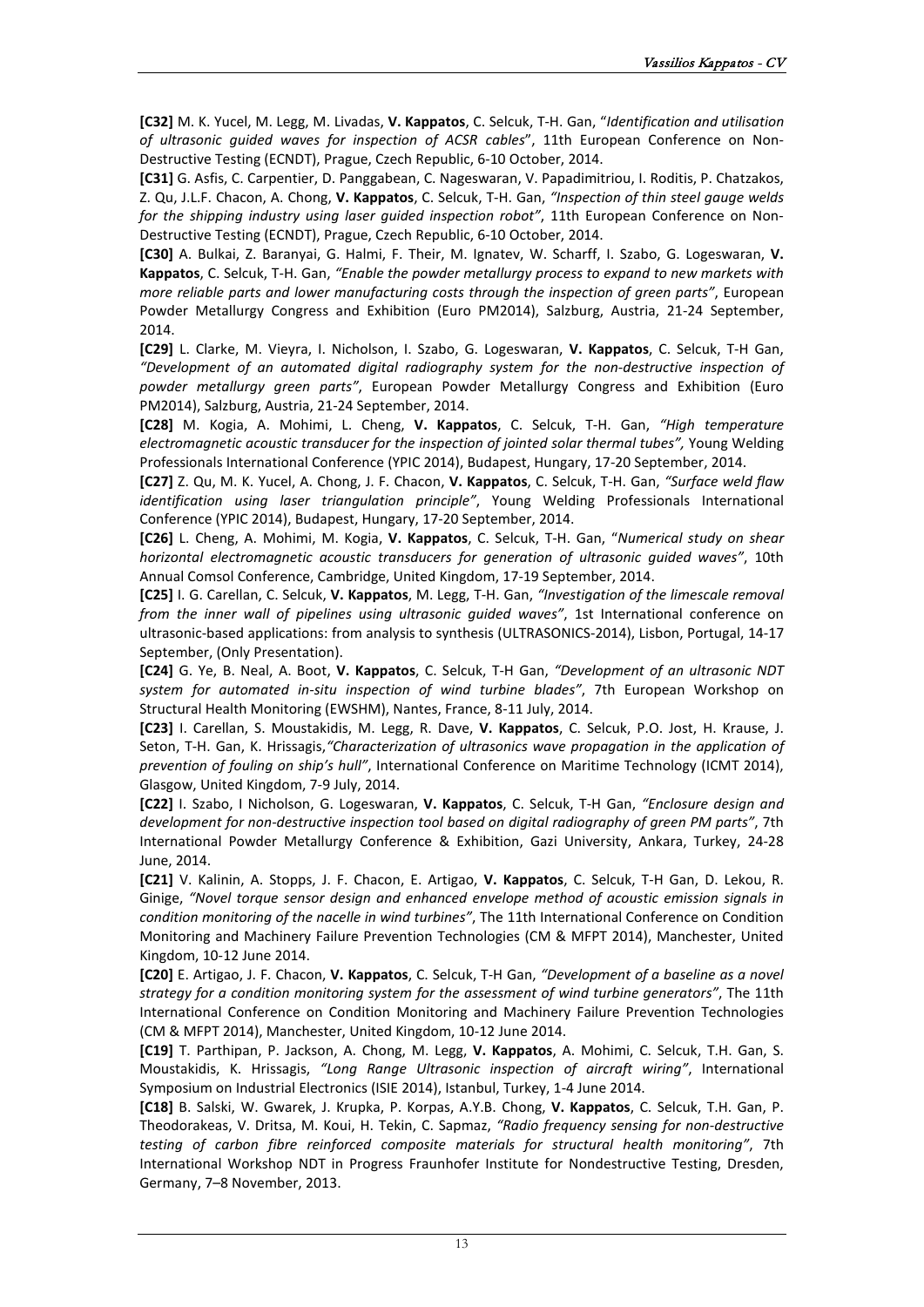**[C17]** M. Iovea, M. Neagu, B. Stefanescu, G. Mateiasi, A. L. Clarke, P. I. Nicholson, M. Ponomarev, **V. Kappatos**, C. Selcuk, T.-H. Gan, "*PM parts fast in-line x-ray digital radiography"*, International Powder Metallurgy Congress and Exhibition, Euro PM 2013; Gothenburg, Sweden, 15-18 September 2013.

**[C16]** M. Ponomarev, **V. Kappatos**, C. Selcuk, T-H. Gan, M. Amos, H. Halai, C. Gierl, M. Iovea, *"Development of a digital radiographic inspection technique for production friendly quality assessment of powder metallurgy parts"*, European Powder Metallurgy Congress and Exhibition (Euro PM2012), Switzerland, 16-19 September 2012.

**[C15]** M. Iovea, B. Stefanescu, M. Neagu, G. Mateiasi, M. Amos, H. Halai, M. Ponomarev, **V. Kappatos**, C. Selcuk, T-H. Gan, C. Gierl*"Preliminary NDT investigation of sintered powder metallurgy parts by high-resolution TDI based X-ray digital radiography"*, European Powder Metallurgy Congress and Exhibition (Euro PM2012), Switzerland, 16-19 September 2012.

**[C14] V. Kappatos**, C. Selcuk, T-H Gan, Y. Gharaibeh, *"Decreasing the influence of dispersive wave modes in long-range ultrasonic rail testing using wavelets"*, 5th IET conference on Railway Condition Monitoring and Non-Destructive Testing, Derby, United Kingdom, 29-30 November 2011.

**[C13]** C. Campos-Castellanos, Y. Gharaibeh, P. Mudge, **V. Kappatos**, *"The application of long range ultrasonic testing (lrut) for examination of hard to access areas on railway tracks"*, 5th IET conference on Railway Condition Monitoring and Non-Destructive Testing, Derby, United Kingdom, 29-30 November 2011.

**[C12]** Sp. Pantelakis, K. Tserpes, **V. Kappatos**, *"Ultrasonic inspection of imperfect bonding and its effects on the mechanical behavior of NCF Pi-shaped joints"* European Congress and Exhibition on Advanced Materials and Processes, Glasgow, United Kingdom, 7-10 September, 2009.

**[C11]** Sp. Pantelakis, K. Tserpes, **V. Kappatos**, *"The effect of imperfect bonding on the mechanical performance of non-crimp fabric Pi-shaped joints: A Numerical Study Based on Ultrasonic C-scan Data",* International Workshop on Computational Mechanics of Materials (IWCMM 19), Constanta, Romania, 1-4 September 2009.

**[C10]** G. Georgoulas **V. Kappatos**, C. Stylios, E. Dermatas, "*Wavelet usage for feature extraction for crack localization",* 17Th Mediterranean Conference on Control and Automation (MED), Thessaloniki, Greece, 24-26 June, 2009.

**[C9] V. Kappatos**, G. Georgoulas, C. Stylios, E. Dermatas, *"Evolutionary dimensionality reduction for crack localization in ship structures using a hybrid computational intelligent approach"*, International Joint Conference on Neural Network (IJCNN), Atlanta, 14-19 June, 2009.

**[C8] V. Kappatos**, Dermatas Evangelos, *"Crack location in ship hulls",* Conference on Non-Destructive Testing of the Hellenic Society for NDT, Athens, Greece, 26 November, 2008 (available in Greek).

**[C7] V. Kappatos**, G. Georgoulas, E. Dermatas, "Crack characterization in ship hulls based on features *selected using the binary particle swarm algorithm"*, 8th International Congress on Mechanics (HSTAM), Patra, Greece, July 12-14, 2007.

**[C6] V. Kappatos**, E. Dermatas, *"Detection of acoustic emission events in raining conditions"*, National Conference Acoustic, Heraclion, Greece, 18-19 September, 2006.

**[C5] V. Kappatos**, E. Dermatas, *"Classification of acoustic emission and drop signals using SVM, MLP and RBF networks"*, 5th National Conference on Non-Destructive Testing of the Hellenic Society for NDT, Athens, Greece, 18-19 November, 2005.

**[C4] V. Kappatos**, E. Lympertos, E. Dermatas, *"Determination of the optimum number and sensors positions for location of acoustic-emission sources"*, National Conference Acoustic, Thessalonica, Greece, pp. 329-335, 27-28 September 2004 (available in Greek).

**[C3]** E. Lympertos, **V. Kappatos**, E. Dermatas, *"Comparison of acoustic-emission source location methods"*, 1st International Conference from Scientific Computing to Computational Engineering (1st IC-SCCE), Athens, Greece, 8-10 September, 2004.

**[C2]** E. Lympertos, **V. Kappatos**, E. Dermatas, *"Acoustic-emission source location in typical structures using genetic algorithms"*, 3rd Hellenic Conference on Artificial Intelligence, Samos, Greece, pp. 129- 138, 5-8 May, 2004.

**[C1] V. Kappatos**, E. Lympertos, E. Dermatas, *"Estimation of the best sensors position for minimum error location of acoustic emission sources on spherical surface"*, 3rd International Conference on Non-Destructive Testing of the Hellenic Society for NDT, Chania, Crete, Greece, pp. 123-128, 15-18 October, 2003.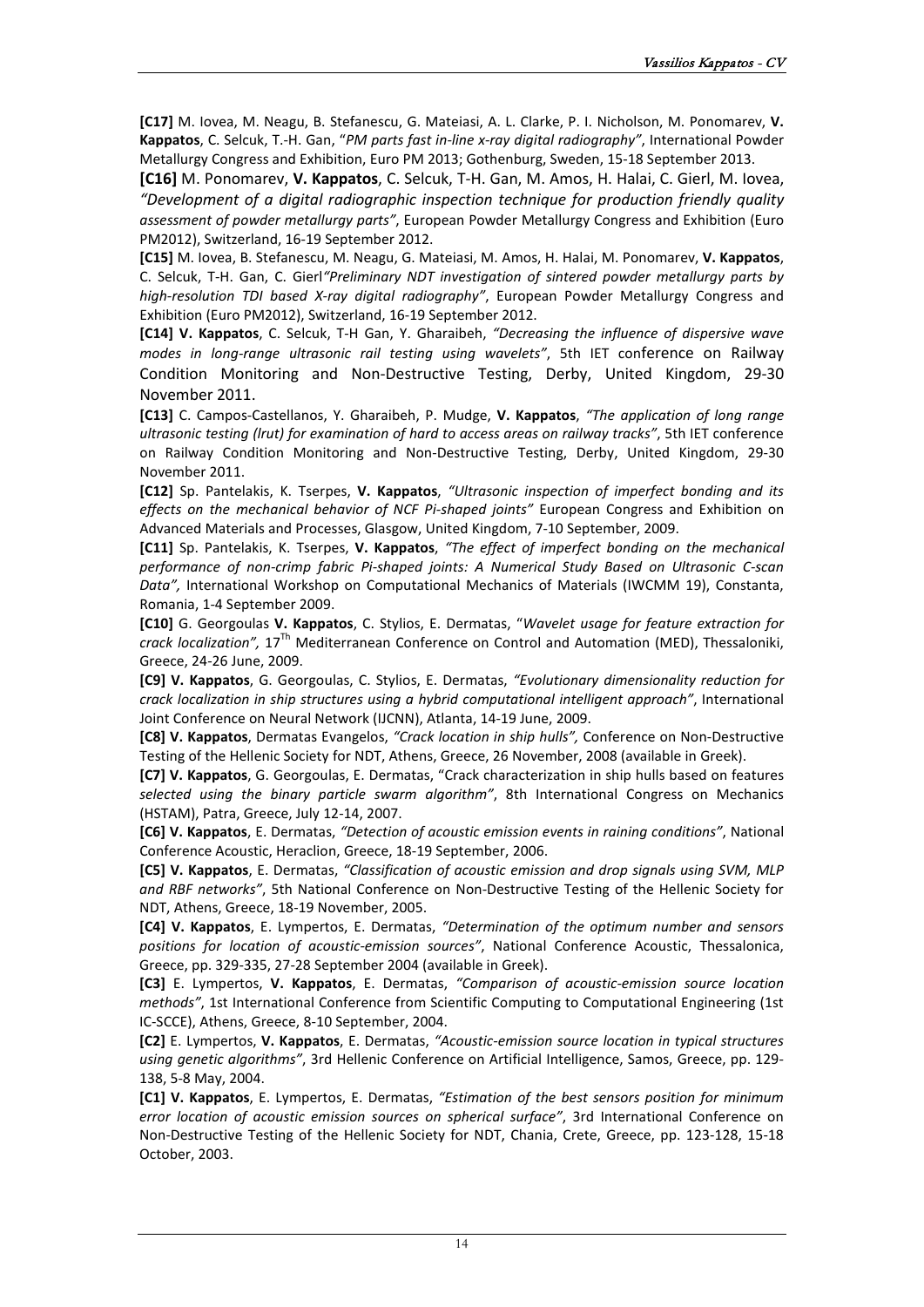# **3.6. Magazines**

<span id="page-15-0"></span>**[M2]** M. Legg, I. G. Carellan, **V. Kappatos**, C. Selcuk, T-H Gan, S. Moustakidis, P. O. Jost, T. Karayannis, *"CleanShip: A recent project for prevention and detection of fouling on ships"*, The Naval Architect, The Royal Institution of Naval Architects (RINA), 2014.

**[M1] V. Kappatos**, *"Life cycle assessment (LCA) in products"*, [Τechnika,](http://www.tekdotiki.gr/) pp. 68-74, 2003 (Available in Greek).

# **3.7. Plenary - Keynote - Invited Speaker**

<span id="page-15-1"></span>**[K5] V. Kappatos,** Theoretical and Laboratory Phased Array Ultrasonic Testing in Aircraft Composite Component[s"International Aeronautical and Aerospace Conference \(OLCAAC-2019\),](http://outlookconferences.com/olcnsfc-2019/) Venice, Italy, 14- 15 [November, 2019.](http://outlookconferences.com/olcnsfc-2019/)

**[K4] V. Kappatos,** *"Acoustic Emission: a Tool for Damage and Fault Detection in Wind Turbines"*, 33rd International Conference on VIBROENGINEERING, Zittau, Germany, September, 24-26, 2018.

**[K3] V. Kappatos,** "3D tool for Inspection, Planning and on-site Navigation", 4th Edition Wind Power Big Data and IoT Forum, Berlin, Germany, November 8-9, 2017.

**[K2] V. Kappatos,** *"Ice Protection Technologies in Aerospace Structures",* I have been invited to give a Keynote speak at the International Conference on Mechanical, Material and Aerospace Engineering (2MAE 2017), Beijing Jiaotong University, China, May, 12-14, 2017.

**[K1] V. Kappatos,** *"Structural health monitoring on ship hulls structures using acoustic emission method"*, The 3<sup>rd</sup> International Conference on Structural Health Monitoring & Integrity Management (ICSHMIM), Chengdu, China, October 15-17th, 2016.

# **3.8. Submitted Publications**

<span id="page-15-2"></span>**[SP2]** D. Stamatelos, **V. Kappatos**, *"Design and Morphing of a Droop Nose Structure with the Assistance of Shape Memory Alloys"*, Metals, Special Issue "Modern Aerospace Materials", MDPI.

# <span id="page-15-3"></span>**4.Other Scientific Qualifications**

# **4.1. Awards**

- <span id="page-15-4"></span>1. The CompHealth European funded research project (EC GA: 314935) has been selected as a finalist for two categories (i) Measurement in Action and (ii) Manufacturing Technology of the IET Innovation Awards 2015, [The Brewery, London, United Kingdom,](http://conferences.theiet.org/innovation/ceremony/index.cfm) 18 November 2015.
- 2. The publication *"Impulse response measurement with sine sweep excitation for pile integrity testing*" was voted 3rd place in the Best Presentation Competition (of more than 100 presentations).
- 3. The publication *"An Experimental investigation of electromagnetic acoustic transducers applied to high temperature plates for potential use in solar thermal industry"*, 6th International Conference on Emerging Technologies in NDT, Brussels, Belgium, 27-29 May, 2015 has been awarded as the best student paper at the 6th Emerging Technologies in Non Destructive Testing Conference held in Brussels.
- 4. The publication *"Crack detection in noisy environment including raining conditions"*, Aircraft Engineering and Aerospace Technology, 79 (2), pp. 163-169, 2007 has been awarded as one of the three "Highly commended paper".

# **4.2. Reviewer of Scientific Journals**

- <span id="page-15-5"></span>1. Mechanical Systems and Signal Processing, Elsevier.
- 2. Renewable, Elsevier.
- 3. Radiation Physics and Chemistry, Elsevier.
- 4. Scientific Reports, Nature.
- 5. Composite Structures, Elsevier.
- 6. Ultrasonics, Elsevier.
- 7. Applied Acoustic, Elsevier.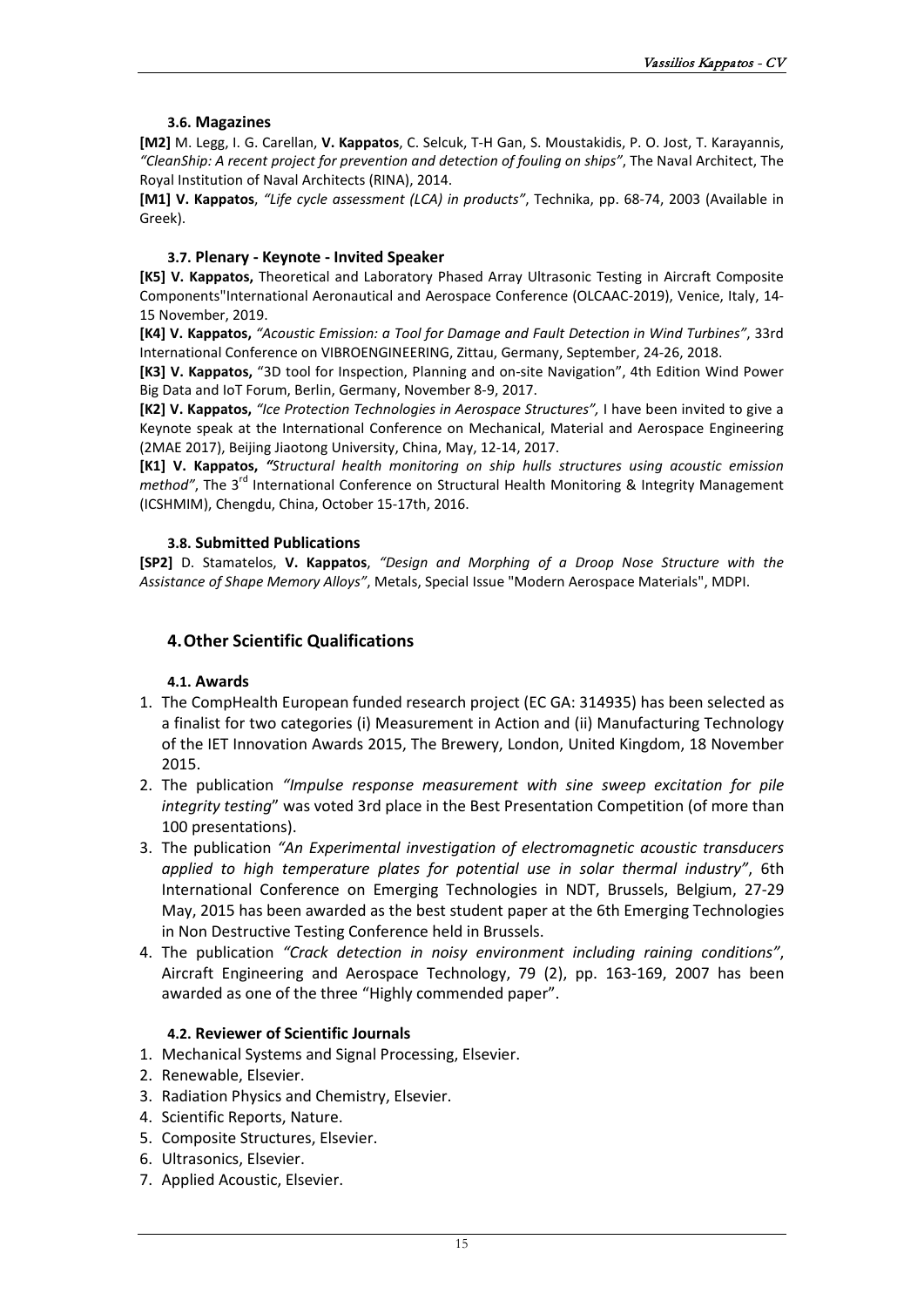- 8. Measurement, Elsevier.
- 9. NDT &Ε International, Elsevier.
- 10.Materials and Design, Elsevier.
- 11.Thermal Science and Engineering Progress, Elsevier.
- 12.Engineering Structures, Elsevier.
- 13.Infrastructures, MDPI.
- 14.Sensors, MDPI.
- 15.Applied Sciences, MDPI.
- 16.Journal of Zhejiang University SCIENCE A, Springer.
- 17.Frontiers of Information Technology & Electronic Engineering, Springer.
- 18.Meccanica, An International Journal of Theoretical and Applied Mechanics (AIMETA), Springer.
- 19.Sensor Review, Emerald.
- 20[.International Journal of Structural Integrity,](http://www.scopus.com/source/sourceInfo.url?sourceId=19700201604&origin=recordpage) Emerald.
- 21.Advanced Composites Letters, Sage publishing.
- 22.Wind Energy, John Wiley & Sons Ltd.
- 23.IET Generation, Transmission & Distribution, IET.
- 24.The European Physical Journal Special Topics (EPJ-Special Topics), EDP Sciences.
- 25.International Journal of Aerospace Engineering, Hindawi Publishing Corporation.
- 26.Journal of Electrical and Computer Engineering, Hindawi Publishing Corporation.
- 27.Insight Non-Destructive Testing & Condition Monitoring, BINDT.
- 28.Journal of Engineering and Technological Sciences, ITB Journal Publisher.

29.Transport Problems, International Scientific Journal, Silesian University of Technology.

# **4.3. Organization of Special Sessions**

- <span id="page-16-0"></span>1. Special session for the 11th IEEE International Symposium on Diagnostics for Electric Machines, Power Electronics and Drives (SDEMPED), Tinos, Greece, 28 August-1 September 2017.
- 2. Special session on "Condition Monitoring, Fault Diagnosis and Prognosis of Wind Turbine Components" Session Smart Materials and Nondestructive Evaluation for Energy Systems III, SPIE Smart Structures/NDE, Portland, Oregon, USA, 25–29 March, 2017.

# **4.4. Review Manager/Journal Committee/Scientific Advisory/Conference Committee/Conference Reviewer/Conference Co-Chair**

- 1. Conference Co-Chair and Organizing Committee of [International Aeronautical and](http://outlookconferences.com/olcnsfc-2019/)  Aerospace [Conference \(OLCAAC-2019\),](http://outlookconferences.com/olcnsfc-2019/) Venice, Italy, 14-15 [November, 2019.](http://outlookconferences.com/olcnsfc-2019/)
- 2. Editorial board of Journal of Vibroengineering, JVE Journals.
- 3. Editorial board of Journal of Measurements in Engineering, JVE Journals.
- 4. Editorial board of Journal of Mathematical Models in Engineering, JVE Journals.
- 5. Editorial board of Vibroengineering Procedia, JVE Journals.
- 6. Reviewer of Second International Conference on Mechanical, Electric and Industrial Engineering (MEIE2019), May 25-27, 2019, Hangzhou, China.
- 7. Review Manager, PHM Society Conference, Prognostics and Health Management (PHM) Society.
- 8. Member of International Programming Council of Transport Problems Journal.
- 9. Conference Committee on Smart Materials and Nondestructive Evaluation for Energy Systems and Industry 4.0, SPIE Smart Structures/NDE, Denver, Colorado, USA, 3–7 March, 2019.
- 10.Conference Committee on Smart Materials and Nondestructive Evaluation for Energy Systems IV, SPIE Smart Structures/NDE, Denver, Colorado, USA, 4–8 March, 2018.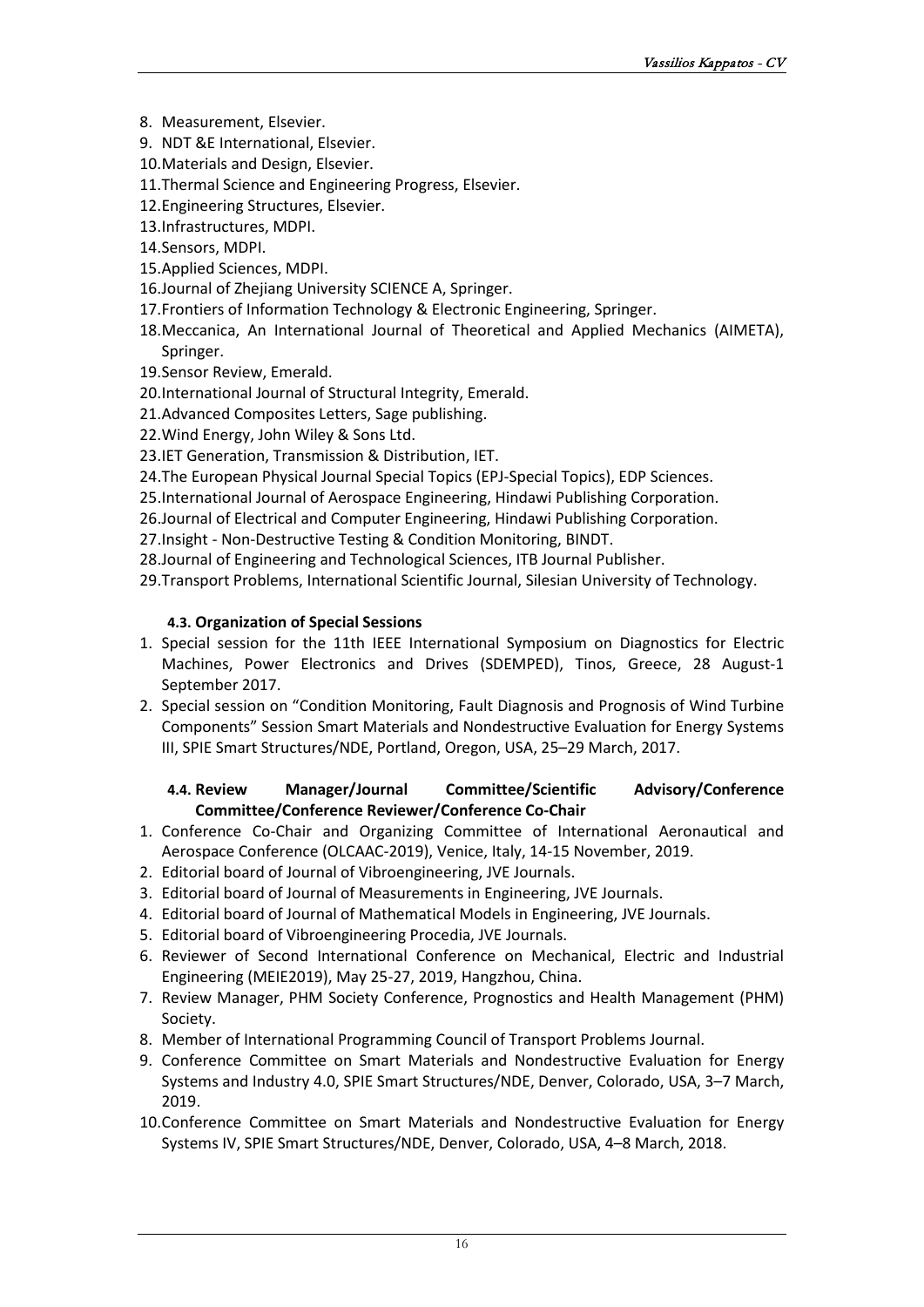- 11.Conference Committee on Smart Materials and Nondestructive Evaluation for Energy Systems III, SPIE Smart Structures/NDE,Portland, Oregon, USA, 25–29 March, 2017.
- 12.International Scientific Advisory Committee on The Twelfth International Conference on Condition Monitoring and Machinery Failure Prevention Technologies, from sensors through diagnostics and prognostics to maintenance, CM 2015 and MFPT 2015, Oxford, United Kingdom.
- 13.Reviewer of 21th CIRP Design Conference 2017, Cranfield University, 10-12 May 2017, Cranfield, United Kingdom.

# **4.5. Academic and Professional Memberships**

- <span id="page-17-0"></span>1. Engineering Council of United Kingdom (CEng).
- 2. Fellow of The Welding Institute of United Kingdom (FWeld).
- 3. Member of the Institute of Electrical and Electronics Engineers (MIEEE).
- 4. Member of International Society for Condition Monitoring (ISCM).
- 5. Technical Chamber of Greece (TEE-TCG).
- 6. Hellenic Society for Non Destructive Testing (H.S.N.T).
- 7. Hellenic Institute of Acoustics (HELINA).
- 8. Danish Center for Applied Mathematics and Mechanics (DCAMM).
- 9. Member of the Society for Machinery Failure Prevention Technology (MFPT).

# <span id="page-17-1"></span>**5.Supervision**

#### **5.1. Supervision of Post Doc, Research Associate, PhD and Master Students**

<span id="page-17-2"></span>

|                | <b>Name</b>            | <b>Research Area</b>               | <b>Main Supervisor</b> | <b>Co-Supervisor</b> |  |  |  |
|----------------|------------------------|------------------------------------|------------------------|----------------------|--|--|--|
|                |                        | <b>Post Doc Supervision</b>        |                        |                      |  |  |  |
|                |                        | <b>Completed</b>                   |                        |                      |  |  |  |
| $\mathbf{1}$   | Mathew Legg            | <b>UltrasonicGuidedWaves</b>       | <b>YES</b>             |                      |  |  |  |
| $\overline{2}$ | <b>Guoliang Ye</b>     | ConventionalUltrasonics            | <b>YES</b>             |                      |  |  |  |
| 3              | Liang Cheng            | <b>Electromagnetic Transducers</b> | <b>YES</b>             |                      |  |  |  |
| 4              | Makis Livadas          | Electronics                        | <b>YES</b>             |                      |  |  |  |
| 5              | Alvin Chong            | Non DestructiveTesting             | <b>YES</b>             |                      |  |  |  |
| 6              | Zhigang Qu             | <b>Signal Processing</b>           | <b>YES</b>             |                      |  |  |  |
| 7              | Jiangtao Sun           | <b>Image Processing</b>            | <b>YES</b>             |                      |  |  |  |
| 8              | Hossein Habibi         | Modelling and Simulation           | <b>YES</b>             |                      |  |  |  |
| 9              | Haitao Zheng           | Vibration                          | <b>YES</b>             |                      |  |  |  |
| 10             | WenboDuan              | Modelling and Simulation           | <b>YES</b>             |                      |  |  |  |
|                |                        | <b>Research Associate</b>          |                        |                      |  |  |  |
|                |                        | <b>Completed</b>                   |                        |                      |  |  |  |
| $\mathbf{1}$   | Abbas Mohimi           | <b>High Temperature</b>            | <b>YES</b>             |                      |  |  |  |
|                |                        | Transducers                        |                        |                      |  |  |  |
| $\overline{2}$ | EstefaniaArtigao       | ConditionMonitoring                | <b>YES</b>             |                      |  |  |  |
| 3              | Istvan Szabo           | Design                             | <b>YES</b>             |                      |  |  |  |
| 4              | Ignacio Carellan       | <b>UltrasonicGuidedWaves</b>       | <b>YES</b>             |                      |  |  |  |
| 5              | Vasilis Tzitzilonis    | Pattern Recognition                | <b>YES</b>             |                      |  |  |  |
|                |                        | <b>PhD Students</b>                |                        |                      |  |  |  |
|                |                        | <b>Completed</b>                   |                        |                      |  |  |  |
| $\mathbf{1}$   | Juan Ferrando Chacon   | <b>Acoustic Emission</b>           | <b>YES</b>             |                      |  |  |  |
| 2              | <b>Mehmet Yucel</b>    | <b>UltrasonicGuidedWaves</b>       | <b>YES</b>             |                      |  |  |  |
| 3              | Maria Kogia            | <b>Electromagnetic Transducers</b> | Tat-HeanGan            | <b>YES</b>           |  |  |  |
| 4              | Mario Kostan           | <b>High Temperature</b>            | Tat-HeanGan            | YES                  |  |  |  |
|                |                        | <b>Transducers</b>                 |                        |                      |  |  |  |
|                | <b>Master Students</b> |                                    |                        |                      |  |  |  |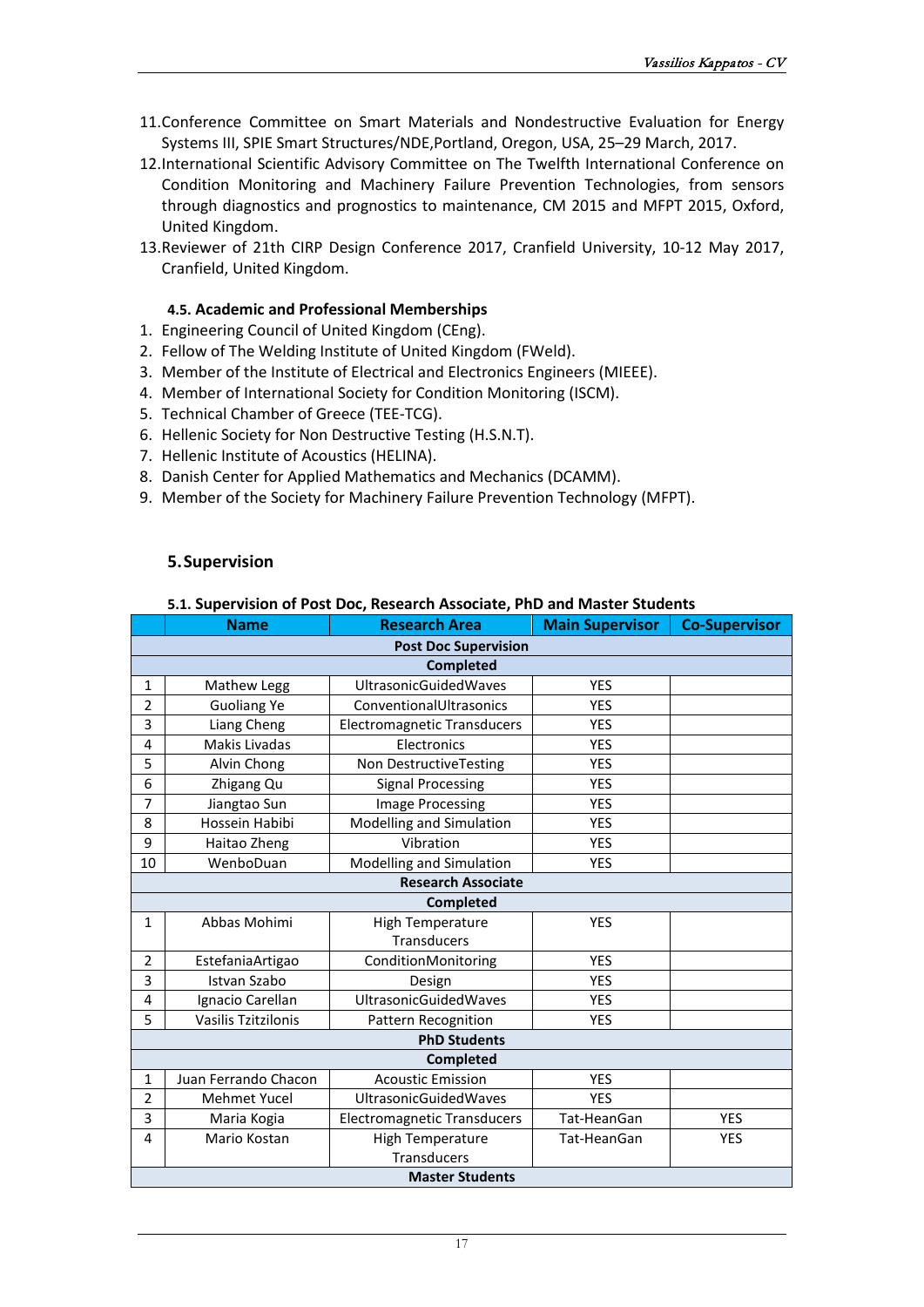| <b>Completed</b>  |                     |     |  |  |  |
|-------------------|---------------------|-----|--|--|--|
| Jacopo Insalaco   | Metamaterial        | YES |  |  |  |
| Anders Skovlund   | ConditionMonitoring | YES |  |  |  |
| Hansen and Thomas |                     |     |  |  |  |
| Pries Vestrup     |                     |     |  |  |  |

## **5.2. Supervision of Dissertation Theses**

<span id="page-18-0"></span>

|              | <b>Title</b>                                                                                   | <b>Main Supervisor</b> | <b>Co-Supervisor</b> |  |  |  |  |
|--------------|------------------------------------------------------------------------------------------------|------------------------|----------------------|--|--|--|--|
|              | Department of Technology and Innovation, University of Southern Denmark, Denmark.              |                        |                      |  |  |  |  |
|              | <b>Completed</b>                                                                               |                        |                      |  |  |  |  |
| $\mathbf{1}$ | Development and market analysis for a discrete sex<br>toy, 2018                                | YES                    |                      |  |  |  |  |
| 2            | Web placement in large blades, 2018                                                            | <b>YES</b>             |                      |  |  |  |  |
|              | Department of Engineering, School of Science and Technology, University of Northampton, United |                        |                      |  |  |  |  |
|              | Kingdom.                                                                                       |                        |                      |  |  |  |  |
|              | <b>Completed</b>                                                                               |                        |                      |  |  |  |  |
| 1            | Damage assessment from material degradation using                                              | <b>YES</b>             |                      |  |  |  |  |
|              | phased array data, 2012                                                                        |                        |                      |  |  |  |  |
| 2            | Investigation into carbon core PCB ports, 2012                                                 | <b>YES</b>             |                      |  |  |  |  |
|              | Department of Electrical and Computer Engineering, University of Patras, Greece.               |                        |                      |  |  |  |  |
|              | <b>Completed</b>                                                                               |                        |                      |  |  |  |  |
| $\mathbf{1}$ | Noise elimination of signal using wavelet for crack<br>detection in plates                     | E Dermatas             | <b>YES</b>           |  |  |  |  |
| 2            | Analysis cross correlation, multiple filters and                                               | E Dermatas             | YES                  |  |  |  |  |
|              | transformation FFT for the acoustic emission source<br>location                                |                        |                      |  |  |  |  |
| 3            | Leak and crack source location in underground pipes                                            | E Dermatas             | <b>YES</b>           |  |  |  |  |
|              | (transport liquids) using acoustic methods                                                     |                        |                      |  |  |  |  |
| 4            | Study and manufacture system which defines the                                                 | E Dermatas             | YES                  |  |  |  |  |
|              | density of liquids/solid using piezoelectric sensors                                           |                        |                      |  |  |  |  |
| 5            | Crack detection in ships (transport fuels) using                                               | E Dermatas             | YES                  |  |  |  |  |
|              | acousto-ultrasonic methods                                                                     |                        |                      |  |  |  |  |
|              | Department of Mechanical & Aeronautical Engineering, University of Patras, Greece.             |                        |                      |  |  |  |  |
|              | <b>Completed</b>                                                                               |                        |                      |  |  |  |  |
| $\mathbf{1}$ | Localization of imperfect bonding of non-crimp fabric                                          | S Pantelakis           | YES                  |  |  |  |  |
|              | Pi-shaped joints using ultrasonic techniques                                                   |                        |                      |  |  |  |  |
|              | Department of Agricultural Machinery and Irrigation, Technological Education Institute,        |                        |                      |  |  |  |  |
|              | Messolonghi, Greece.                                                                           |                        |                      |  |  |  |  |
|              | Completed                                                                                      |                        |                      |  |  |  |  |
| $\mathbf{1}$ | Geothermal energy and her application for the heating                                          | <b>YES</b>             |                      |  |  |  |  |
|              | of greenhouse installations                                                                    |                        |                      |  |  |  |  |
| 2            | Measurement of volume and surface of vegetation                                                | <b>YES</b>             |                      |  |  |  |  |
|              | with non destructive testing methods                                                           |                        |                      |  |  |  |  |
| 3            | Analysis of operation of hydraulic systems of track<br>excavator Liebherr-942                  | YES                    |                      |  |  |  |  |
| 4            | Planning of operation of vehicles-shop                                                         | YES                    |                      |  |  |  |  |
| 5            | Analysis of operation of olive harvester New Holland                                           | <b>YES</b>             |                      |  |  |  |  |
|              | VX7090                                                                                         |                        |                      |  |  |  |  |
|              | Department of Mechanical, Technological Education Institute, Patra, Greece.                    |                        |                      |  |  |  |  |
|              | <b>Completed</b>                                                                               |                        |                      |  |  |  |  |
| 1            | Source location and measurement of distance with the                                           | YES                    |                      |  |  |  |  |
|              | use of ultrasonic methods. Applications in the quality                                         |                        |                      |  |  |  |  |
|              | control                                                                                        |                        |                      |  |  |  |  |
| 2            | Source location of leak in underground pipes water                                             | YES                    |                      |  |  |  |  |
|              | with the use of non destructive methods                                                        |                        |                      |  |  |  |  |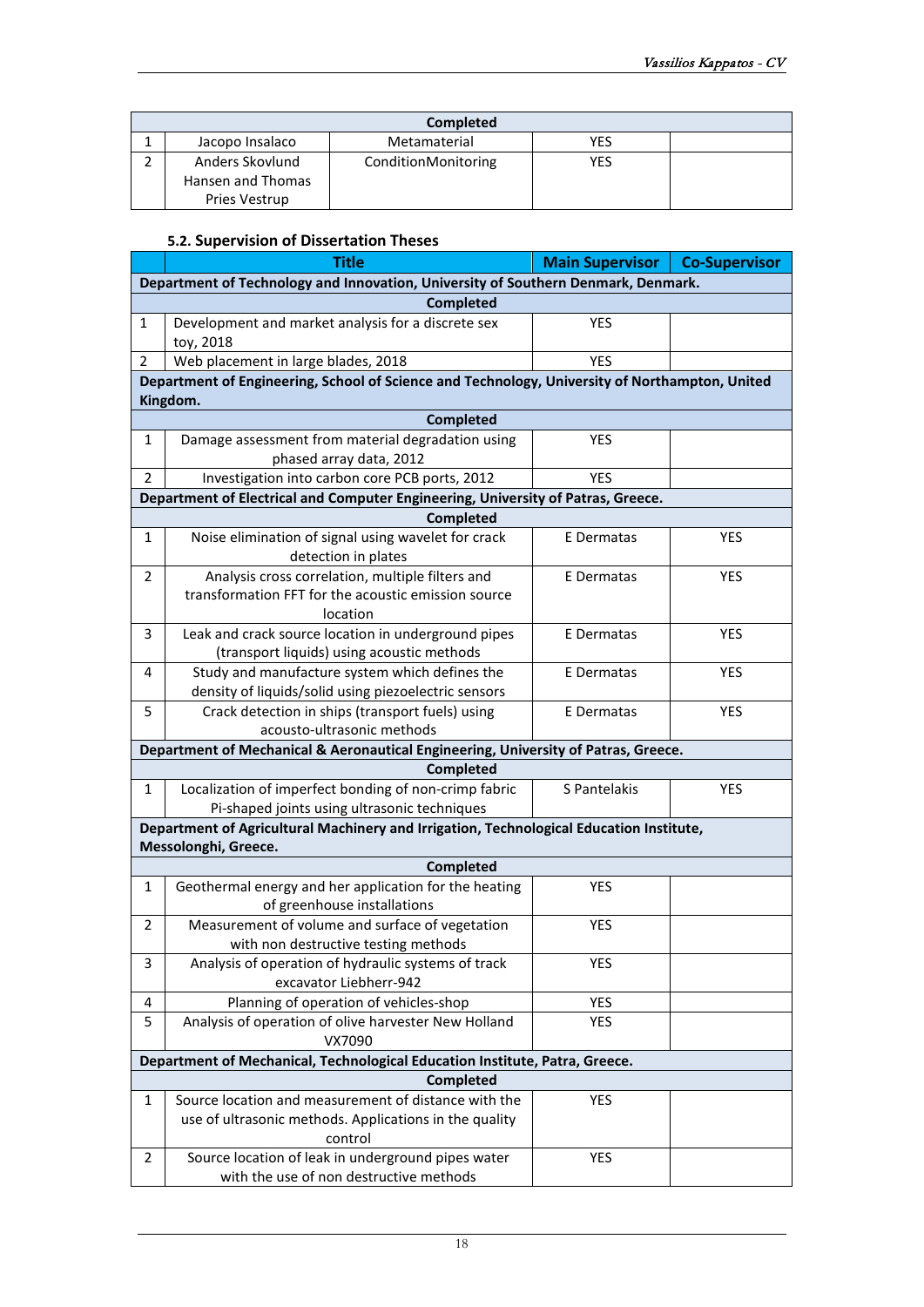#### **5.3. Chairman of PhD Thesis**

Department of Technology and Innovation, University of Southern Denmark, Denmark Sustainable Procurement in Supply Chain Focusing on Danish Context, Devika Kannan, 2019.

#### **5.4. Examinerof PhD, Master by Research, Master, Dissertation Theses and Courses**

<span id="page-19-0"></span>

|                | <b>Title</b>                                                                                  |  |  |  |  |  |  |
|----------------|-----------------------------------------------------------------------------------------------|--|--|--|--|--|--|
|                | <b>PhD Thesis</b>                                                                             |  |  |  |  |  |  |
|                | University of Birmingham, School of Metallurgy and Materials, United Kingdom.                 |  |  |  |  |  |  |
| 1              | Damage Detection and Damage Evolution Monitoring of Composite Materials For Naval             |  |  |  |  |  |  |
|                | Applications Using Acoustic Emission Testing, Nikolaos Angelopoulos, 2016                     |  |  |  |  |  |  |
|                | <b>Master by Research Theses</b>                                                              |  |  |  |  |  |  |
|                | Master by Research in University of Birmingham, School of Metallurgy and Materials, United    |  |  |  |  |  |  |
|                | Kingdom.                                                                                      |  |  |  |  |  |  |
| 1              | An Investigation of Non-destructive Testing Techniques for Concrete Structures, Mehmet Emin   |  |  |  |  |  |  |
|                | Uyanik, 2019                                                                                  |  |  |  |  |  |  |
| $\overline{2}$ | Structural health condition monitoring of carbon-fibre based on materials using acoustic      |  |  |  |  |  |  |
|                | emission techniques, 2015                                                                     |  |  |  |  |  |  |
|                | <b>Master Theses</b>                                                                          |  |  |  |  |  |  |
|                | Master of Science in Lift Engineering at the University of Northampton, School of Science and |  |  |  |  |  |  |
|                | Technology, United Kingdom.                                                                   |  |  |  |  |  |  |
| 1              | Identification and investigation of relationships and dependencies of a composite flat belt   |  |  |  |  |  |  |
|                | suspension and transmission mean imposes to modern traction lift systems, 2012                |  |  |  |  |  |  |
|                | <b>Dissertation Theses</b>                                                                    |  |  |  |  |  |  |
|                | Department of Agricultural Machinery and Irrigation, Technological Education Institute,       |  |  |  |  |  |  |
|                | Messolonghi, Greece.                                                                          |  |  |  |  |  |  |
| 1              | CAN BUS: The technology of Tele-diagnostics for agricultural tractor                          |  |  |  |  |  |  |
| 2              | Mechanical equipment of wine factory and instruments of process of vine                       |  |  |  |  |  |  |
| 3              | Legislation and analysis of the developments in the safety and hygiene of the workers in the  |  |  |  |  |  |  |
|                | Public Company of Water Supply and Sewerage in Messolonghi                                    |  |  |  |  |  |  |
| 4              | Standards and safety of machines                                                              |  |  |  |  |  |  |
| 5              | Dynamometers of electric resistances and trials                                               |  |  |  |  |  |  |
|                | Department of Mechanical Engineering, Technological Education Institute, Patra, Greece.       |  |  |  |  |  |  |
| 1              | Methods for non destructive inspection in mechanical installations                            |  |  |  |  |  |  |
| 2              | Study of heating and air conditioning on the third storey house                               |  |  |  |  |  |  |
|                | <b>Courses</b>                                                                                |  |  |  |  |  |  |
|                | Department of Technology and Innovation, University of Southern Denmark, Denmark.             |  |  |  |  |  |  |
| $\mathbf{1}$   | Robotics, 2018                                                                                |  |  |  |  |  |  |
| $\overline{2}$ | Experimental vibration analysis, 2016, 2017                                                   |  |  |  |  |  |  |
| 3              | Professional self study, 2016                                                                 |  |  |  |  |  |  |

#### **5.5. PhD Assessment Committee**

| <b>Ongoing</b>                                                                 |                                                                                        |
|--------------------------------------------------------------------------------|----------------------------------------------------------------------------------------|
| Department of Electrical & Computer Engineering, University of Patras, Greece. |                                                                                        |
|                                                                                | Data Mining from Big Multimedia Database, Vasilis Tzitzilonis                          |
| Department of Materials Science & Engineering, University of Ioannina, Greece. |                                                                                        |
|                                                                                | Characterization of Advanced Materials in Structures Using Non DestructiveThermography |
|                                                                                | Methods, Dimitris Exarchos.                                                            |

#### **6. Teaching Experience**

<span id="page-19-1"></span>January 2016 – July 2019: **Associate Professor** at Department of Technology and Innovation, University of Southern Denmark (SDU), Denmark. I have been lecturing the modules:

• "Non Destructive Evaluation".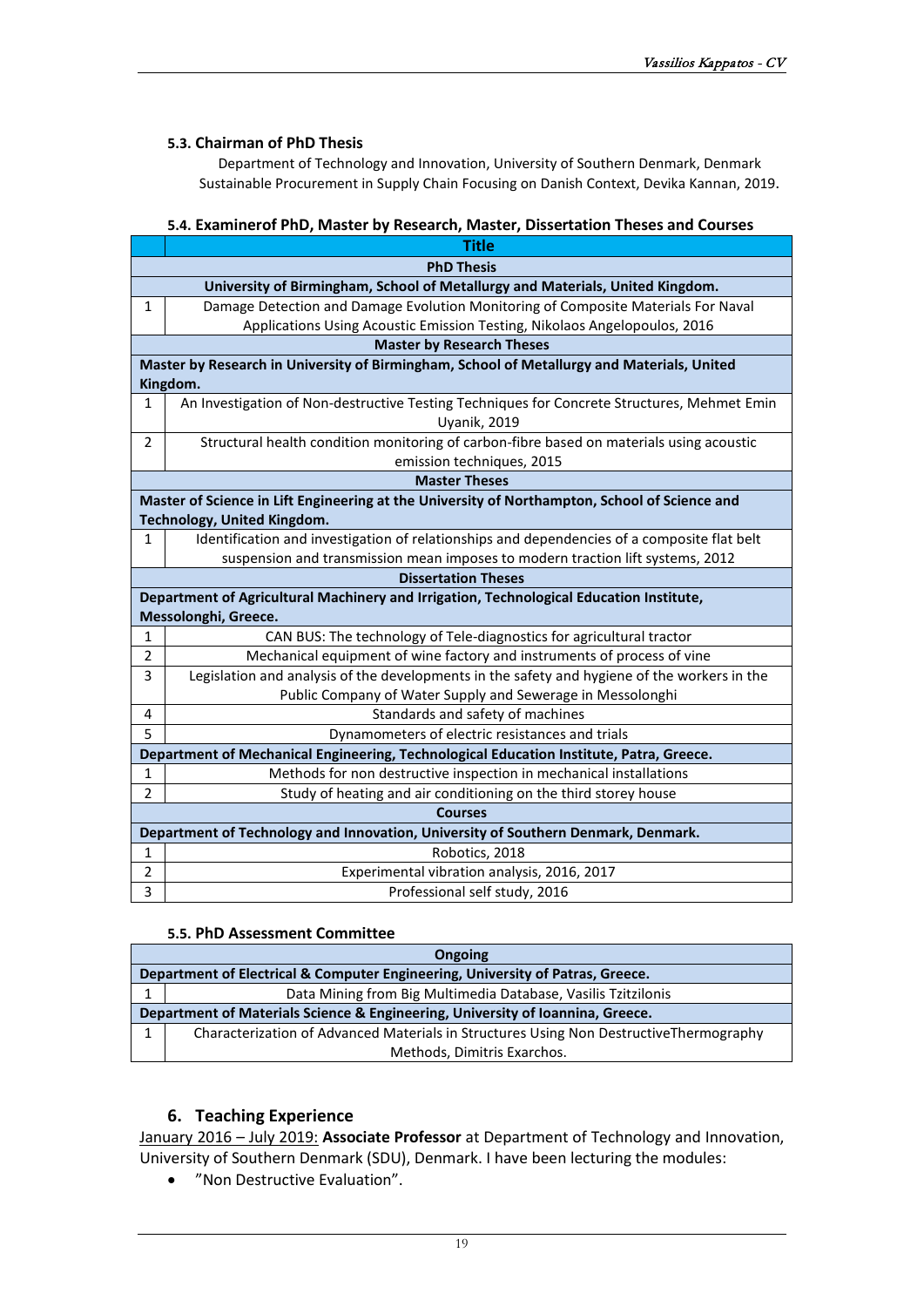For the programme of Master of Science in Engineering (Mechanical Engineering),  $2^{nd}$ Semester.

• "Machnice Dynamics and Condition Monitoring".

For the programme of Master of Science in Engineering (Mechanical Engineering),  $2^{nd}$ Semester.

• "RotorDynamic".

For the programme of Master of Science in Engineering (Mechanical Engineering),  $3<sup>rd</sup>$ Semester.

• "Specialisation Project".

For the programme of Master of Science in Engineering (Mechanical Engineering),  $3<sup>rd</sup>$ Semester.

• "Electrical Circuits and Machines".

For the programme of Bachelor of Science in Engineering (Mechanical Engineering).3 $^{rd}$ Semester.

• "Sensors and Electronics".

For the programme of Bachelor of Science in Engineering (Product Development and Innovation),  $4<sup>th</sup>$  Semester.

July 2012 - February 2013: **Lecturer (Assistant Professor)**at the Department of Engineering, School of Science and Technology, University of Northampton, United Kingdom. I was lecturing the following modules:

- "Mechanical principle".
- "Project engineering".
- "Ultrasonic testing".
- "Vibration monitoring".
- "Advanced ultrasonic techniques".

September 2004 - February 2011: **Lecturer (Assistant Professor)** at University level a broad range of modules in the area of Applied Engineering in Greece.

- A. Department of [Agricultural Machinery and Irrigation,](http://www.teimes.gr/gema/) Technological Education Institute, Messolonghi, Greece.
	- "Automatic Control Systems and Application in Agricultural Machinery", during academic years 2005-2006, 2008-2010.
	- "Machine Drawing and Design", during academic years 2009-2010.
	- "Work Safety Environmental protection", during academic years 2008-2010.
	- "Land Improvement Machinery", during academic years 2008-2010.
	- "Ergonomics in Agricultural Machinery", during academic years 2004-2006.
- B. Department of Mechanical Engineering, Technological Education Institute, Patra, Greece.
	- "Quality control", during academic years 2008-2010.
	- "Maintenance of machines and safety work", during academic years 2009-2010.

September 2002 – June 2006:**Laboratory Teaching Assistant**at Department of Electrical & Computer Engineering, University of Patras, Greece.

- "Introduction to Computers II" (computer programming), during academic years 2002-2004.
- "Pattern Recognition I", during academic years 2004-2006.

September 2003 - December 2010: **Lecturer** at Technological level a broad range of modules in the area of Engineering in Greece.

Institute of Vocational Training of Aigion and Patra, Greece.